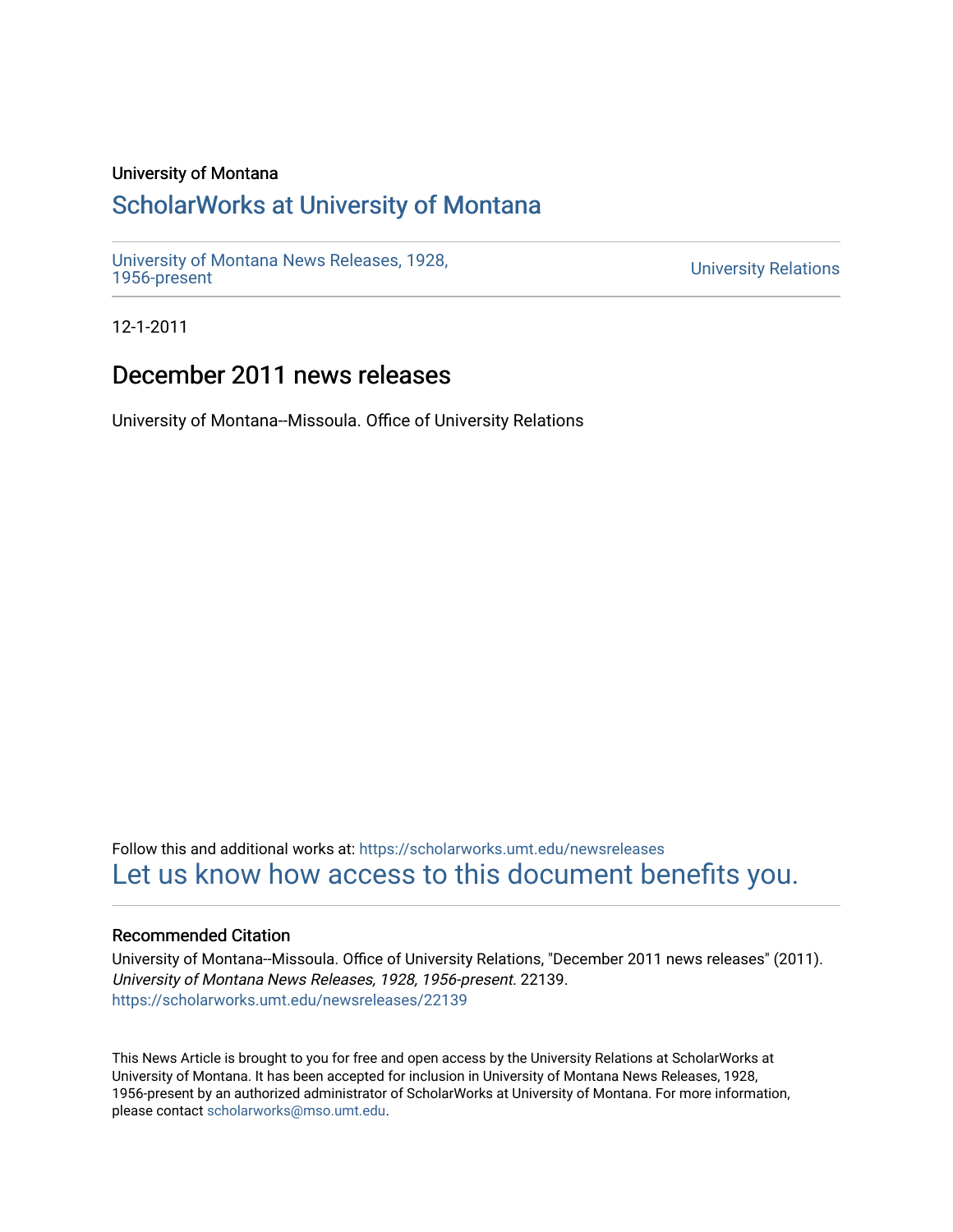

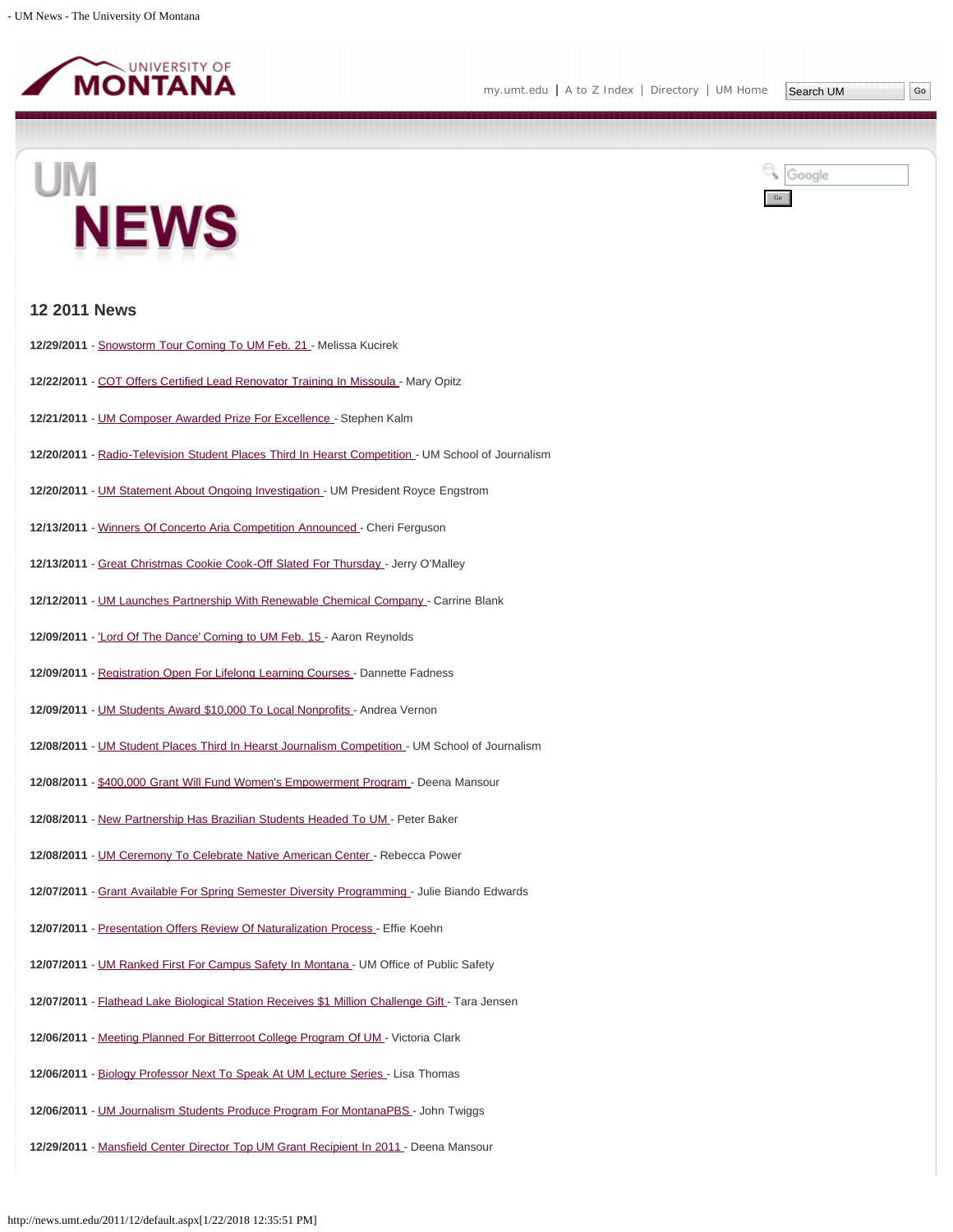# - UM News - The University Of Montana

**12/02/2011** - [Crown Of The Continent Fall E-Magazine Now Available](#page-30-0) - Rick Graetz

**12/02/2011** - [Preschoolers To Celebrate Season With UC Sing-Along -](#page-31-0) Marcie Ronck

**12/02/2011** - [UM Makes Decisions About Biomass, Golf Course](#page-32-0) - Jim Foley

**12/01/2011** - [UM Center Names First Mansfield Fellow In International Affairs](#page-34-0) - Terry Weidner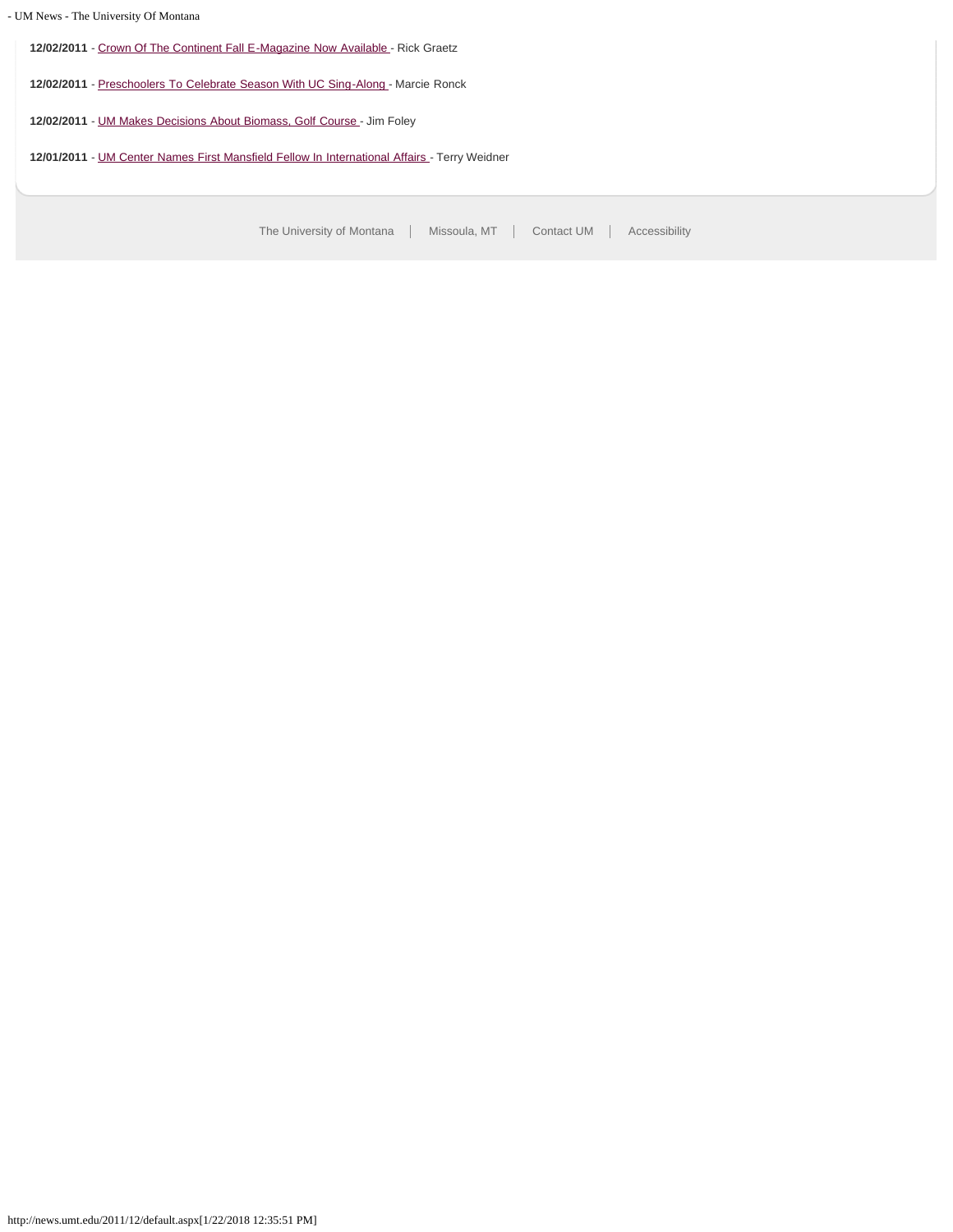<span id="page-3-0"></span>



December 29, 2011

#### **MISSOULA –**

The Snowstorm Tour will end its frozen trek with a final show at 6:30 p.m. Tuesday, Feb. 21, on the Adams Center stage at The University of Montana. T-Pain and Gym Class Heroes are co-headlining the tour with special guests Grieves & Budo, Cris Cab and Outasight.

Tickets will go on sale at 10 a.m. Friday, Jan. 20, and can be purchased at all GrizTix locations, online at [http://griztix.com](http://griztix.com/) or by calling 406-243-4051. All tickets sold on Jan. 20 will cost \$19.50. Starting on Jan. 21, tickets will cost \$29.50 in advance and \$35 the day of the show. All tickets are subject to applicable fees. All floor tickets are general admission.

The Snowstorm Tour blasted across the Midwest before concluding its journey in Big Sky Country. Produced by North Dakota-based Jade Presents, the tour is designed to take artists with Top 40 radio play to smaller markets and deliver a great show at an affordable price.

With his December release of "rEVOLVEr," T-Pain continues to provide his hip-hop sound while reaching new audiences. His latest single, "5 O'Clock," featuring Wiz Khalifa and Lily Allen, has the pop-song feel with the suave, cool styling of an R&B standard.

Gym Class Heroes' genre-jumping sound and energetic live performances have continued to push them to the top. After scoring one of the biggest songs of 2010 with his solo hit "Billionaire," featuring Bruno Mars, front-manTravie McCoy returned to Gym Class Heroes to release a new album in November. "The Papercut Chronicles II" is the band's fourth album co-produced by Decaydance Records and Fueled By Ramen.

The album's multi-platinum lead single "Stereo Hearts," featuring Adam Levine, became the band's second No. 1 hit this fall.

Rhymesayers Entertainment artist Grieves enlisted longtime friend, collaborator and producer Budo on his latest album, "Together/Apart,"which charted No. 1 on Billboard's Heatseekers, No. 13 on Billboard's Rap Albums and No. 106 on Billboard's Top 200.

Cris Cab, an 18-year-old virtuoso leading the pack in the digital music world, rounds out the tour. Cab is an independent artist who has gained an immense fan base solely online. His covers of Wiz Khalifa, Kanye West and Foster The People have garnered attention on YouTube with more than 1 million hits.

Yonkers, N.Y. hip-hop artist Outasight will be performing his genre-crossing music. Outasight's music has been described as energetic hip-hop mixed with a melodic soul and has attracted fans from all spectrums. His latest single, "Tonight is the Night" has continued to surface on the Top 40.

###

For more information go to [http://snowstormmusictour.com](http://snowstormmusictour.com/).

AR/all

Local

122911snow

**Contact:** Melissa Kucirek, Jade Presents media contact, 402-677-0930, [melissa@jadepresents.com;](mailto:melissa@jadepresents.com) Aaron Reynolds, marketing coordinator, UM Productions, 406-243- 4719, [marketing@umproductions.org.](mailto:marketing@umproductions.org)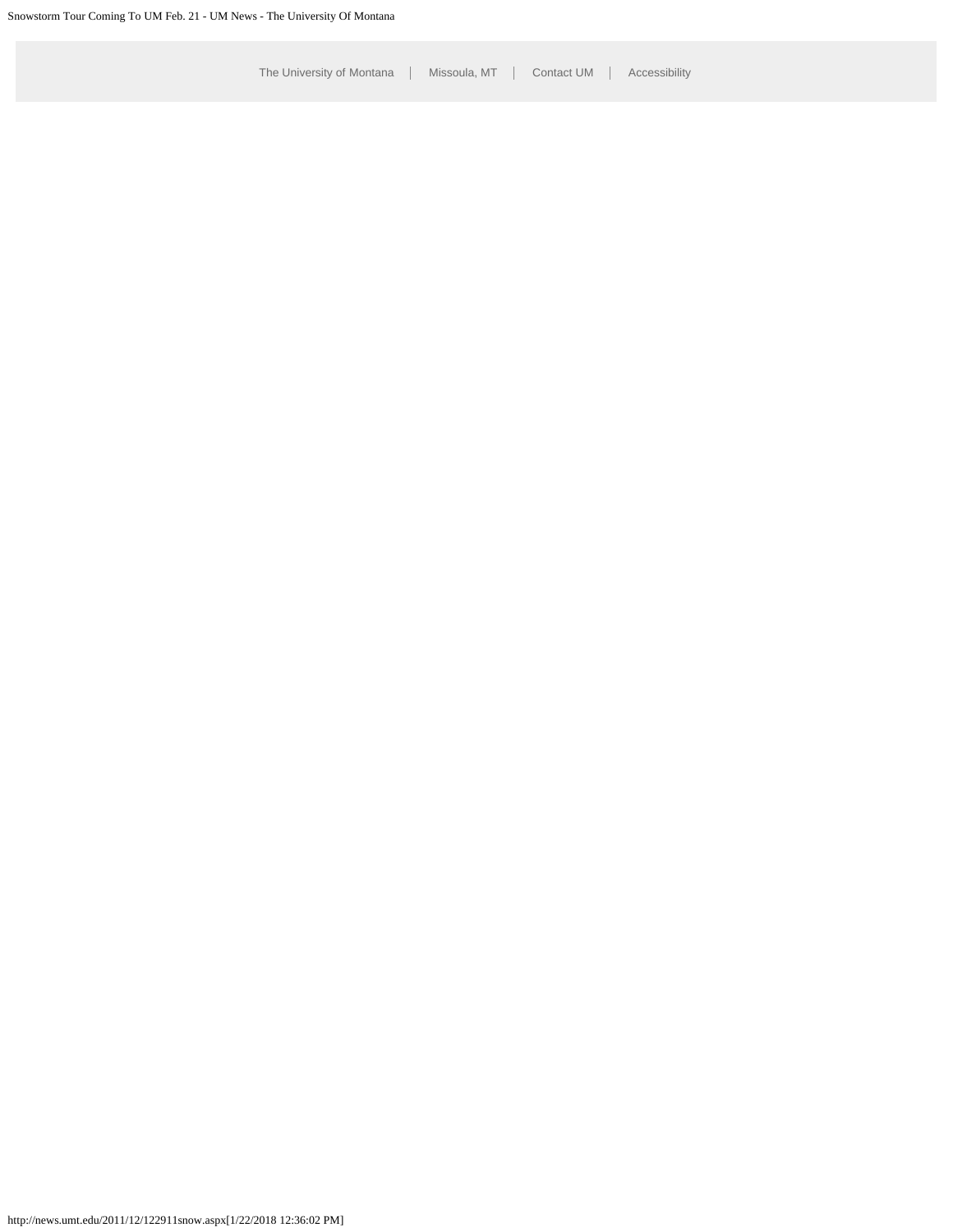<span id="page-5-0"></span>



December 22, 2011

# **MISSOULA –**

Renovation contractors, maintenance workers and painters who work on pre-1978 housing facilities will have an opportunity to participate in certified lead renovator training offered by the College of Technology at The University of Montana.

The two-day training will take place Tuesday and Wednesday, Jan. 17-18, at the COT campuses. The first day will feature a lecture and certification test from 8 a.m. to 5 p.m. in Room HB 01 on the East Campus, located at 909 South Ave. W. The second day will feature a hands-on workshop from 8 a.m. to 3 p.m. at the West Campus, located at 3639 South Ave. W.

The course costs \$200 for UM COT students and \$240 for nonstudents. Registration and payment are required by Tuesday, Jan. 10. A registration form that participants can mail or fax in is available online at [http://www.cte.umt.edu/outreach/lead\\_2012.aspx.](http://www.cte.umt.edu/outreach/lead_2012.aspx)

Regulations issued by the federal Environmental Protection Agency require contractors to have a certified renovator on board for all projects taking place in residential or child-occupied facilities built before 1978, as they may contain lead-based paints and other coatings.

Responsibilities of certified renovators include performing and directing lead-safe work practices, using EPA-recognized test kits to identify lead-based paint and maintaining containment areas to minimize the spread of dust. The COT training course will address these and other responsibilities.

 $###$ 

The Montana Weatherization Training Center, an entity of Montana State University Extension, will provide the training, which is sponsored by the COT's Outreach Office.

ALS

Western Montana

122111lead

**Contact:** Mary Opitz, UM College of Technology program coordinator , 406-243-7812, [mary.opitz@umontana.edu](mailto:mary.opitz@umontana.edu).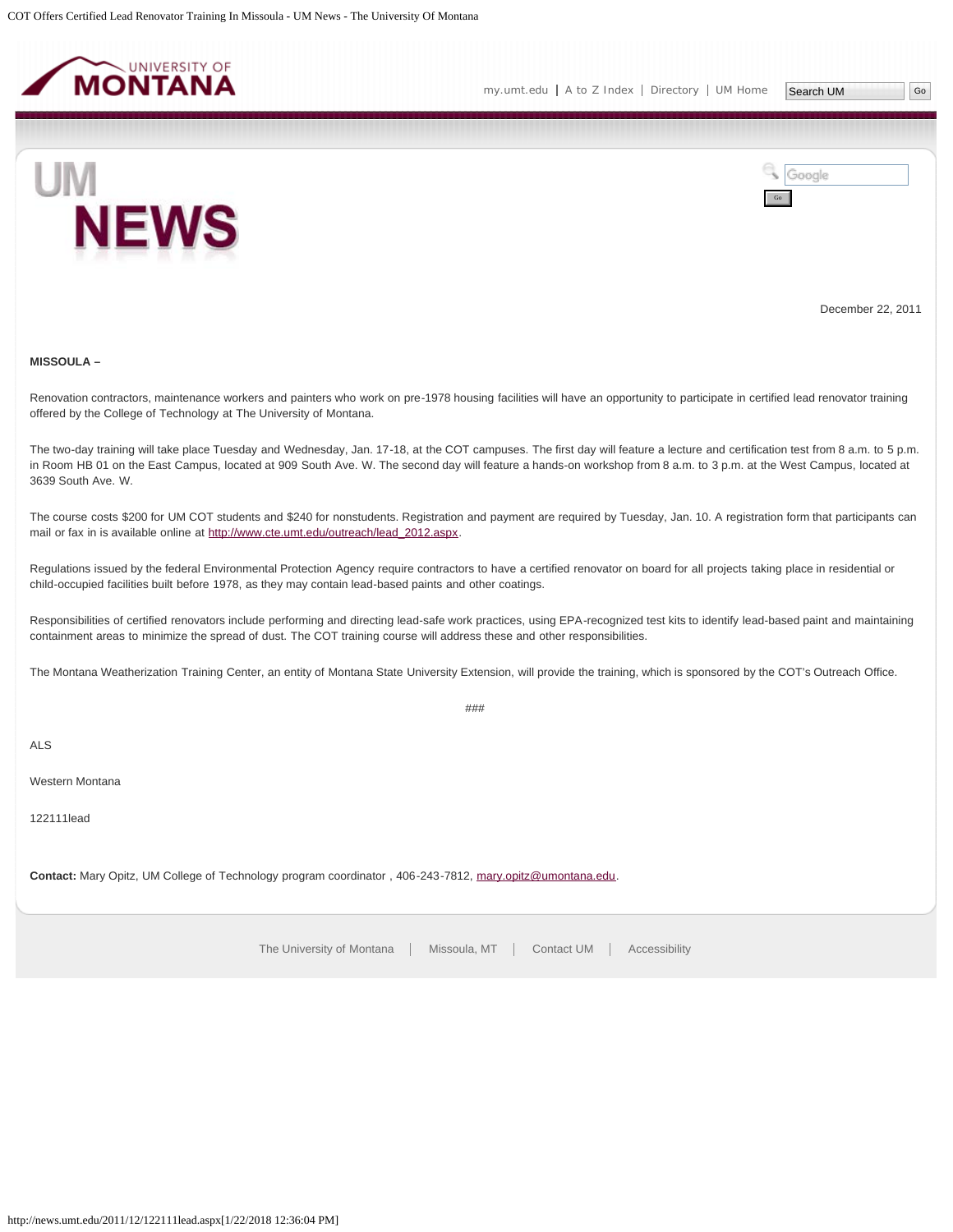<span id="page-6-0"></span>



December 21, 2011

# **MISSOULA –**

University of Montana Music Associate Professor Charles Nichols has earned the prestigious title of finalist in the 2011 International Music Prize for Excellence in Composition and will be honored by the National Academy of Music with a diploma in music composition.

Composers of all ages from around the world were invited to submit an original composition to the competition. A team of composers, performers, theorists and musicologists constituted the artistic committee that evaluated all submissions and selected the winning entries.

Nichols submitted his composition into the advanced level of the competition, which required the piece to be of concert-venue quality. More than 210 compositions were evaluated at this level, and Nichols was among 13 composers who earned the title of finalist. His composition, "The Blues is Crying," was nominated by four of the five artistic committee members.

The National Academy of Music is a public educational charity. The goal of the competition is to stimulate composers of all ages and nationalities to write new, high-quality music for educational purposes and motivate highly talented composers to build careers in composition.

###

ALL

Western Montana

122111musc

**Contact:** Stephen Kalm, dean, UM College of Visual and Performing Arts, 406-243-4970, [kalms@mso.umt.edu](mailto:kalms@mso.umt.edu); Charles Nichols, associate professor, UM School of Music, 406-243-5360, [charles.nichols@umontana.edu](mailto:charles.nichols@umontana.edu).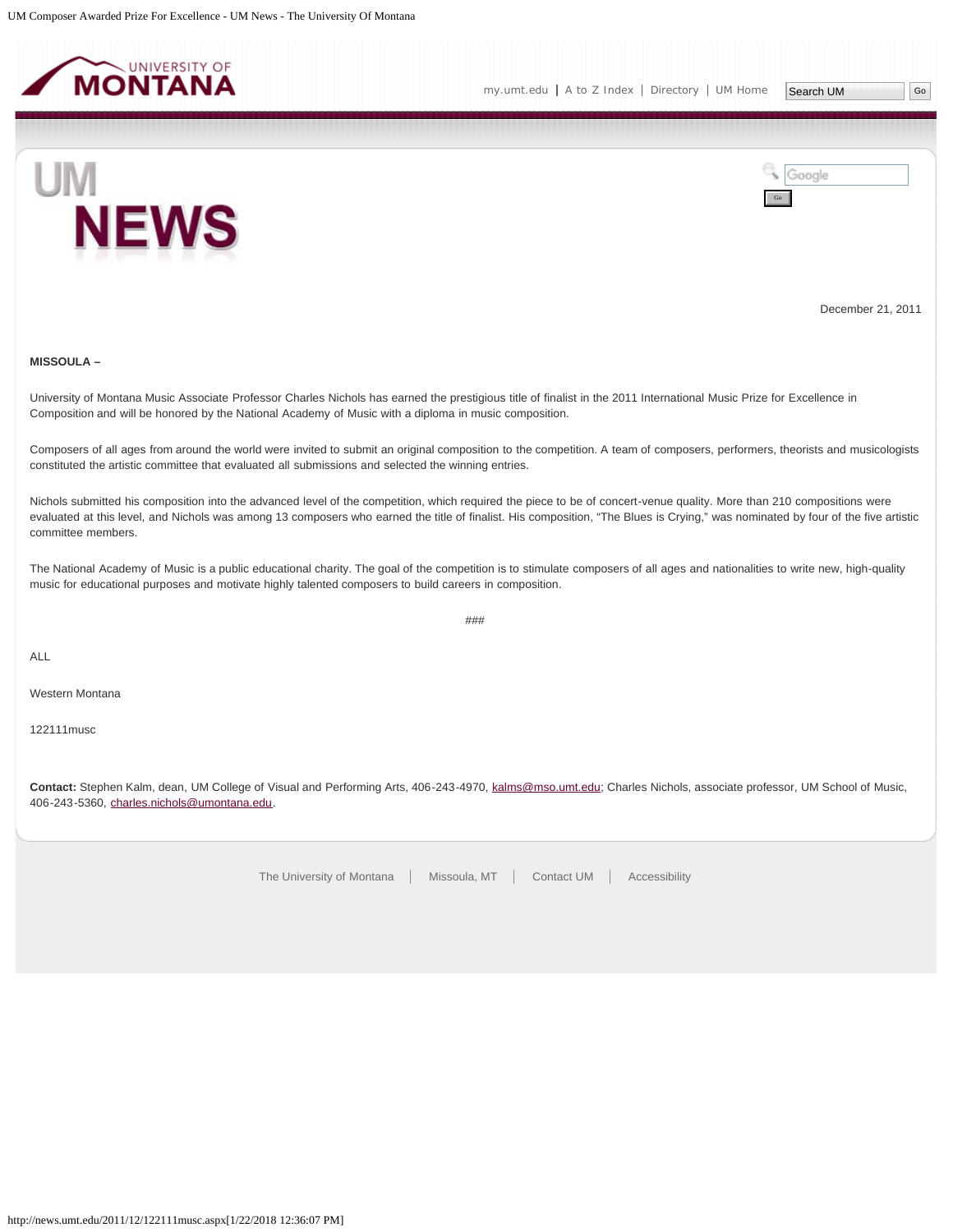<span id="page-7-0"></span>



December 20, 2011

# **MISSOULA –**

A University of Montana radio-television student has earned third place in the radio news and features category of the national Hearst Journalism Awards.

The third-place finish earned Clark Hodges, a senior from Billings, a berth at the June Hearst Awards national finals in San Francisco. The top five finalists in the category will compete in a live news coverage competition, and Hodges will have the chance to win thousands of dollars on top of the \$1,500 he already won in the preliminary round.

Hodges' entry was a compilation of three radio stories he reported, wrote, voiced and edited for the UM School of Journalism's Advanced Audio course. The stories ranged from a first-person audio diary and a story on designer drugs to a piece highlighting campus diversity issues.

The Hearst Awards, often referred to as the "college Pulitzers," accepts contest submissions from students at nationally accredited journalism programs. The program annually awards more than \$500,000 in prizes, stipends and grants.

###

DD/als

Western Montana, hometown (Billings Gazette)

122011hrst

**Contact:** UM School of Journalism, 406-243-4001, .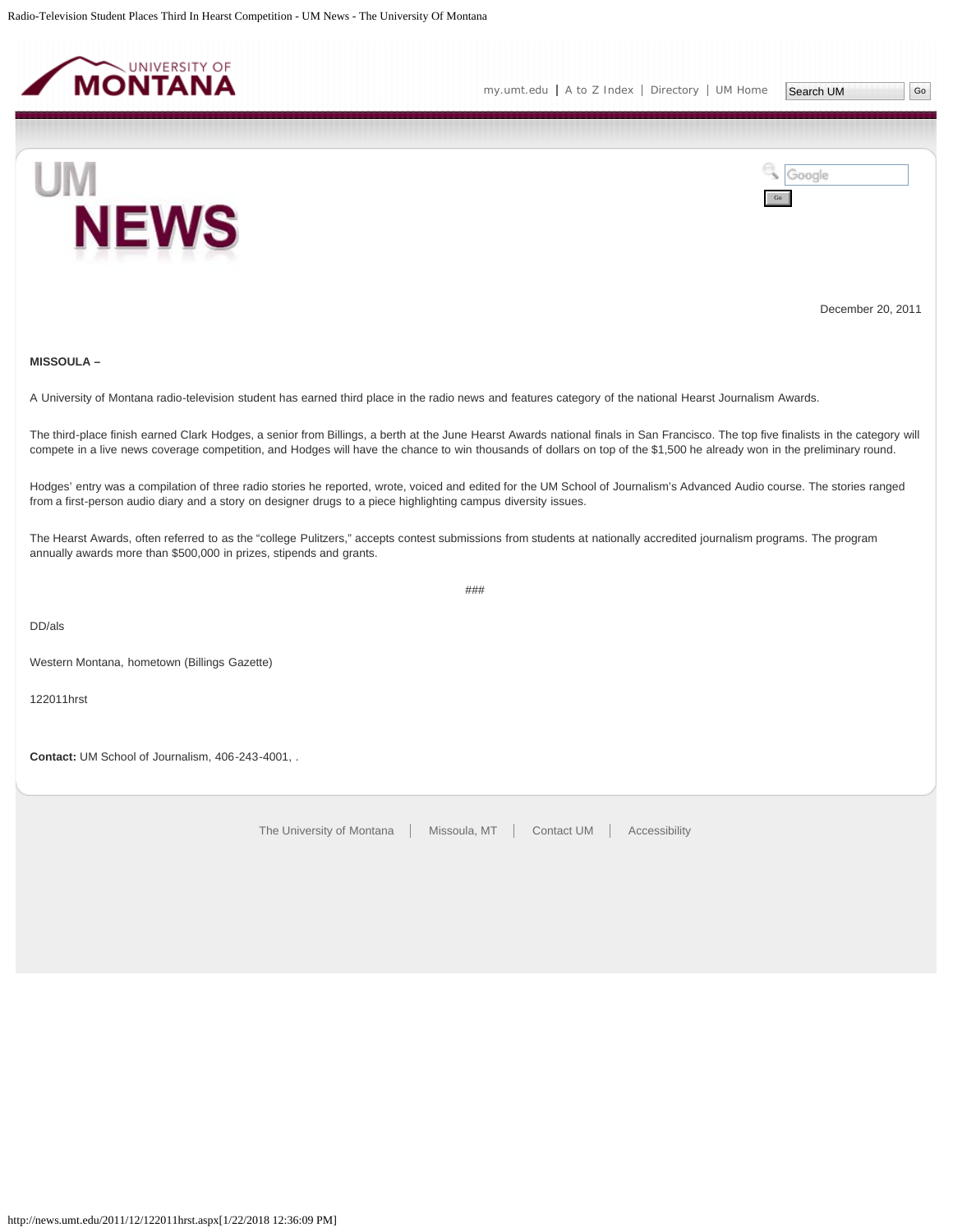<span id="page-8-0"></span>

**NEWS** 

UM



December 20, 2011

University of Montana officials continue to actively pursue an investigation into allegations of sexual assault that may involve a date rape on campus and will provide periodic updates on the matter.

UM President Royce C. Engstrom said the University will adhere to guidelines issued last spring by the U.S. Department of Education's Office for Civil Rights in regards to the allegations.

The University has hired former District and Montana Supreme Court Judge Diane Barz to accelerate and assist with the investigation. Barz began the investigation Dec. 15 and is being assisted by Lucy France, director of UM's Equal Opportunity and Affirmative Action Office, and Charles Couture, UM dean of students.

The team is investigating possible sexual harassment, including sexual violence, to determine what occurred and then take immediate action to resolve the situation. The investigation will be completed by the end of the month.

"We are committed to resolving this as quickly as possible," Engstrom said. "We will continue to use the UM Student Code of Conduct and federal Title IX laws as our guides.

"We will also continue to maintain the confidentiality of all student witnesses and suspects involved," Engstrom said. "At this time, we do not have specific evidence implicating anyone. When we do, we will take immediate action under the University Student Code of Conduct."

Engstrom also said the University will continue to cooperate fully with the Missoula Police Department to move any possible criminal investigation forward.

**Contact:** UM President Royce Engstrom, 406-243-2311, [royce.engstrom@umontana.edu](mailto:royce.engstrom@umontana.edu); Jim Foley, UM executive vice president, 406-243-2311, [james.foley@umontana.edu](mailto:james.foley@umontana.edu).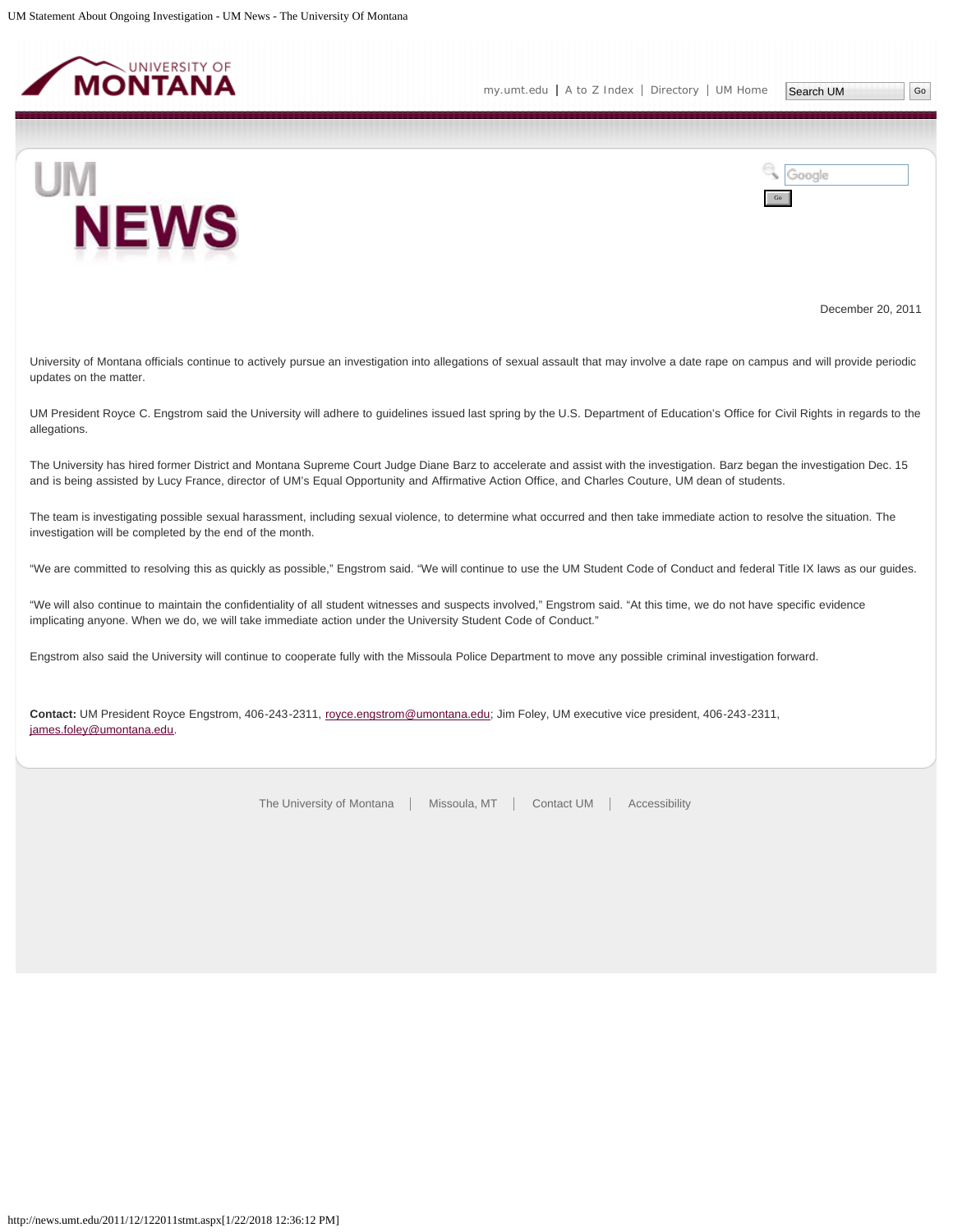<span id="page-9-0"></span>



December 13, 2011

# **MISSOULA –**

The University of Montana School of Music has announced the winners of the 32nd Concerto Aria competition, held on campus Dec. 10.

The following students will perform their competition pieces with the UM Symphony Orchestra at the annual spring Honors Convocation on at 7:30 p.m. Monday, April 30, in the Music Recital Hall. The event is free and open to the public.

- K.J. Olsen of Missoula, tenor: "Una furtiya Lagrima" and "Ah! Leve toi, soleil!"
- Jacob Thomas of Eugene, Ore., soprano saxophone: "Fantasia for Saxophone and Chamber Orchestra, Mvts. I, II and III."
- Stephanie Quist of Helena, piano: "Concerto No. 2 in F minor for Piano and Orchestra, Op. 21, Mvt. I."
- Brian Simpson of Valley Center, Kan., double bass, won honorable mention.

The annual Concerto Aria competition is open to all students currently enrolled for applied music instruction at UM.

###

ALS

Local, hometowns (Independent Record, The Register-Guard, The Ark Valley News)

121311aria

**Contact:** Cheri Ferguson, UM School of Music promotions coordinator, 406-243-6885, [cheri.ferguson@mso.umt.edu](mailto:cheri.ferguson@mso.umt.edu).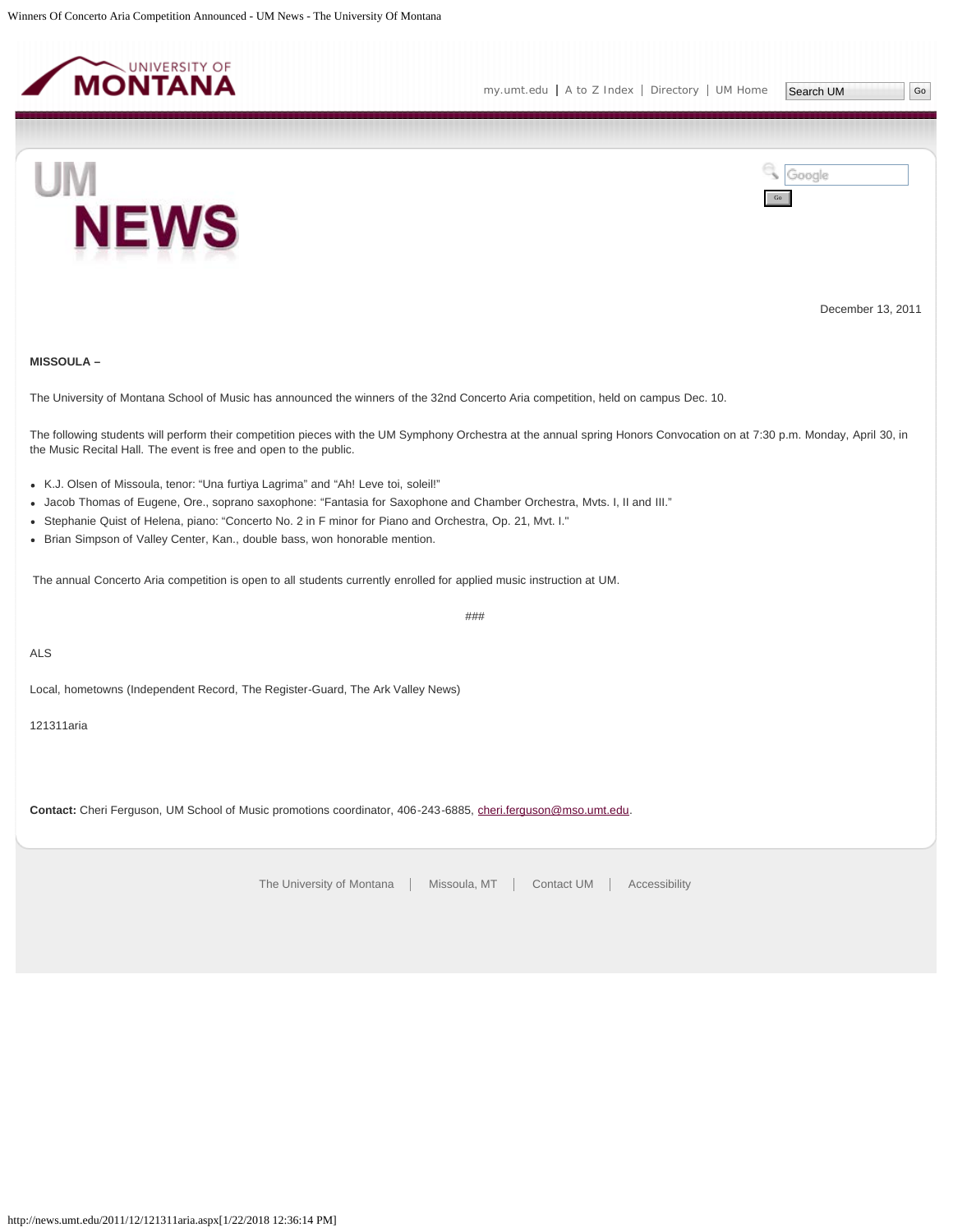<span id="page-10-0"></span>



December 13, 2011

# **MISSOULA –**

University of Montana students, employees and their families are invited to join University Dining Services to spread some holiday cheer by baking and decorating cookies at the 14th annual Great UM Christmas Cookie Cook-Off on Thursday, Dec. 15.

The event will take place from 2 to 6 p.m. at the Food Zoo, located in the Lommasson Center. This year's theme is based on the classic holiday movie "Christmas Vacation."

Half the cookies baked will be donated to a local youth home, senior home, group shelter or other nonprofit organization, and participants may take home the other half. Annually, about 300 dozen cookies are donated to 18 local charities, and more than 29 campus departments participate in the festivities.

UDS will supply its personnel and facilities, and Sysco Food Services of Montana will donate the cookie dough and decorations. All participants need to bring is their holiday spirit.

###

Beverages, music and a children's play area will be provided, and Santa will join the party from 5 to 6 p.m. UM mascot Monte will make a special appearance as well.

So bring the kids, or at least the kid in you, and join UDS for some tasty and charitable holiday fun.

JO/als

Local

121211cook

Contact: Jerry O'Malley, University Dining Services, 406-243-6433, [jerry.omalley@mso.umt.edu](mailto:jerry.omalley@mso.umt.edu).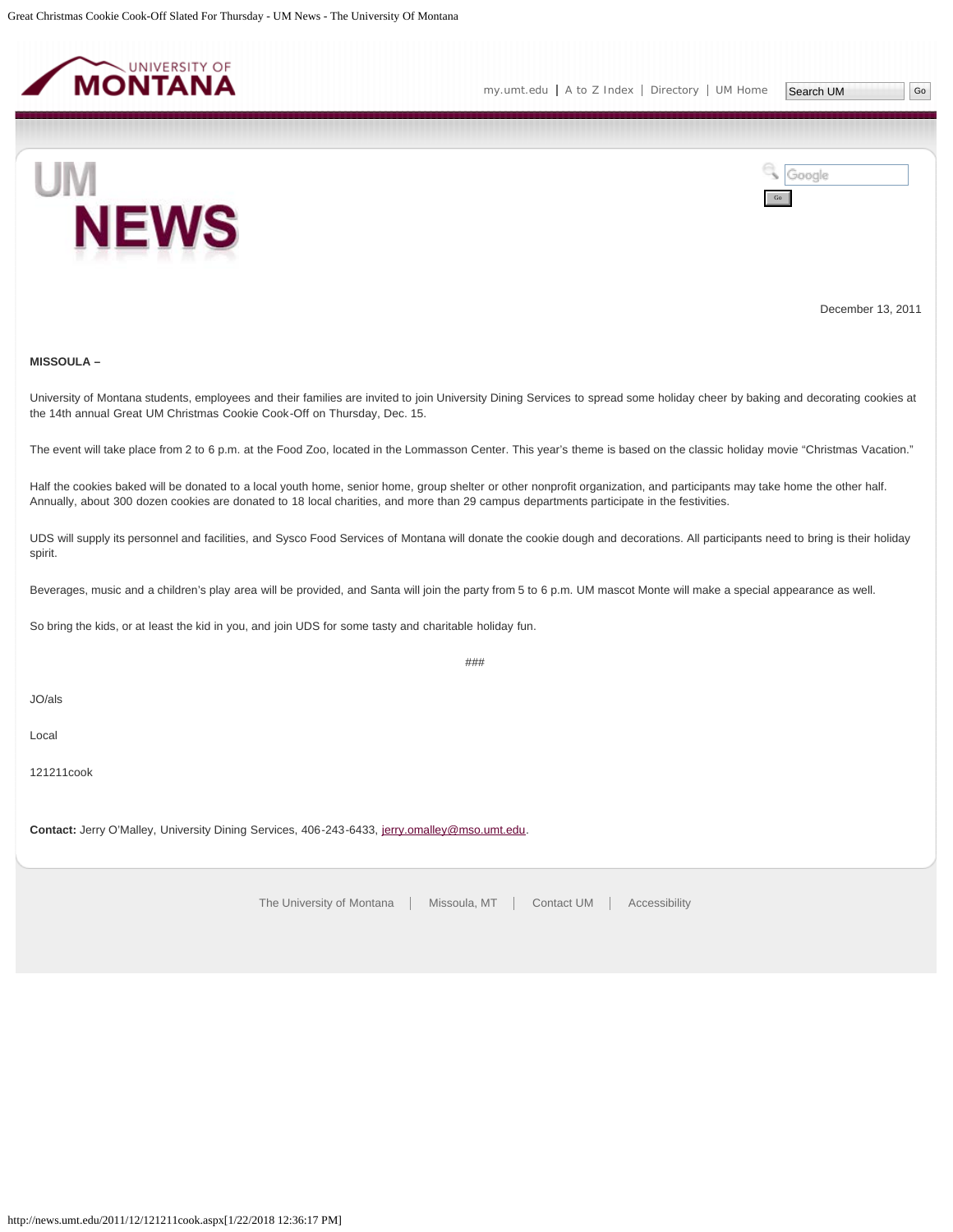<span id="page-11-0"></span>

Google



December 12, 2011

#### **MISSOULA –**

Two geoscience faculty members at The University of Montana have started a partnership with a private company to sustainably produce commercial products from algal biomass.

Potential products include organic fertilizers, natural pigments, food flavorings, fatty acids for biofuels, cholesterol-reducing compounds for food additives, and natural antiinflammatory and anti-cancer drugs. Natural inputs and nontoxic production methods will give potential products a competitive advantage over similar products produced from petroleum and other nonrenewable sources.

Carrine Blank, a research assistant professor in UM's geosciences department, and Nancy Hinman, a geosciences professor, are working on the project with Blue Marble Biomaterials, a company specializing in fully sustainable, zero-carbon, specialty chemicals.

The company was founded by Kelly Ogilvie and James Stephens, a UM alum. Stephens, also the company's chief science officer, leads Blue Marble's role in the collaborative effort, which largely takes place in the company's biorefinery near the Missoula airport.

"Our goal will be to tap into Blue Marble's carbon dioxide waste stream and then turn that CO<sub>2</sub> into algal biomass," Blank said. "We will then work together to harvest commercial products from that biomass."

She said the diverse collection of patent-pending cyanobacterial and microalgal strains they work with derive from a number of regional waters, including Puget Sound, Washington's Soap Lake, and local rivers and lakes in Montana. Additional strains come from soil.

Blank said she and Hinman are working to publish a paper about the research being used with the UM/Blue Marble partnership.

Stephens says UM's favorable attitude toward industry partnerships was one factor in the decision to move the company from Seattle to Missoula in 2010.

"Partnering with UM is key to our research and development program," Stephens said. "Innovation happens at the nexus of science and market opporunity. This partnership combines Blue Marble's expertise in chemistry, microbiology and industrial manufacturing with the University's excellence in research methodology, geoscience and biology. By combining these strengths, we are able to take advantage of an existing market opportunity."

Joe Fanguy, UM director of technology transfer, said the research partnership with Blue Marble offers an excellent example of how university research can aid private industry and help the Montana economy.

"Successful research collaborations with innovative companies like Blue Marble are a priority for the University's research enterprise," Fanguy said. "These partnerships stimulate new research, new inventions, new educational opportunities and, ultimately, new, high-wage jobs in our community, which is a big win for Missoula and Montana."

Blank says such industry partnerships also offer educational opportunities for UM students. Since 2010 Blue Marble has hired six UM graduates, including four students from the College of Technology. Currently, Blue Marble hosts five interns from UM who gain broad experience in biology, chemistry, engineering and business operations.

For more information on Blue Marble Biomaterials, visit [http://bluemarblebio.com](http://bluemarblebio.com/).

CBS

**State** 

121211blue

###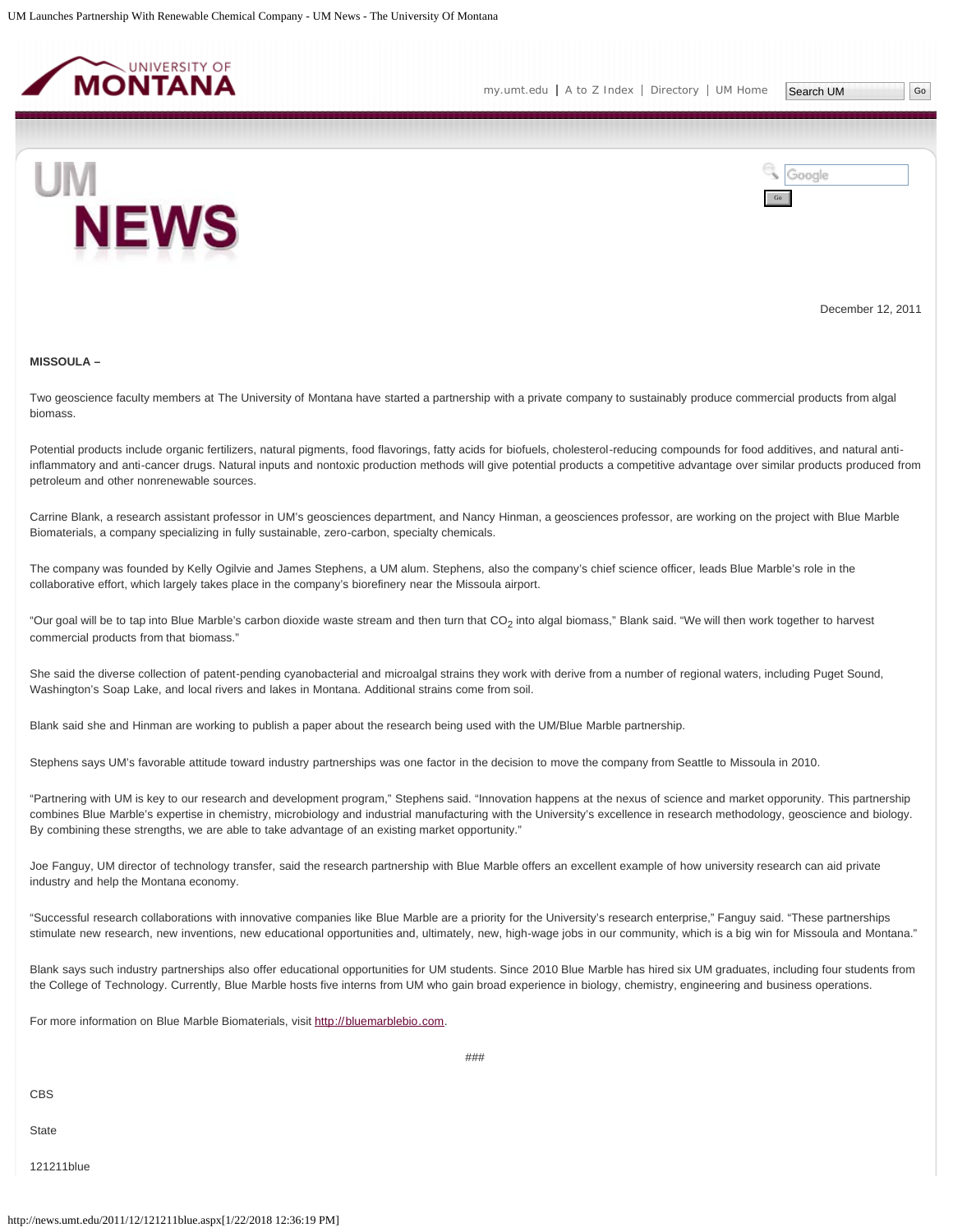**Contact:** Carrine Blank, research assistant professor, UM Department of Geosciences, 406-241-2038, [carrine.blank@umontana.edu;](mailto:carrine.blank@umontana.edu) Julia Ruedig, director of marketing, Blue Marble Biomaterials, 603-568-0435, [julia.ruedig@bluemarblebio.com.](mailto:julia.ruedig@bluemarblebio.com)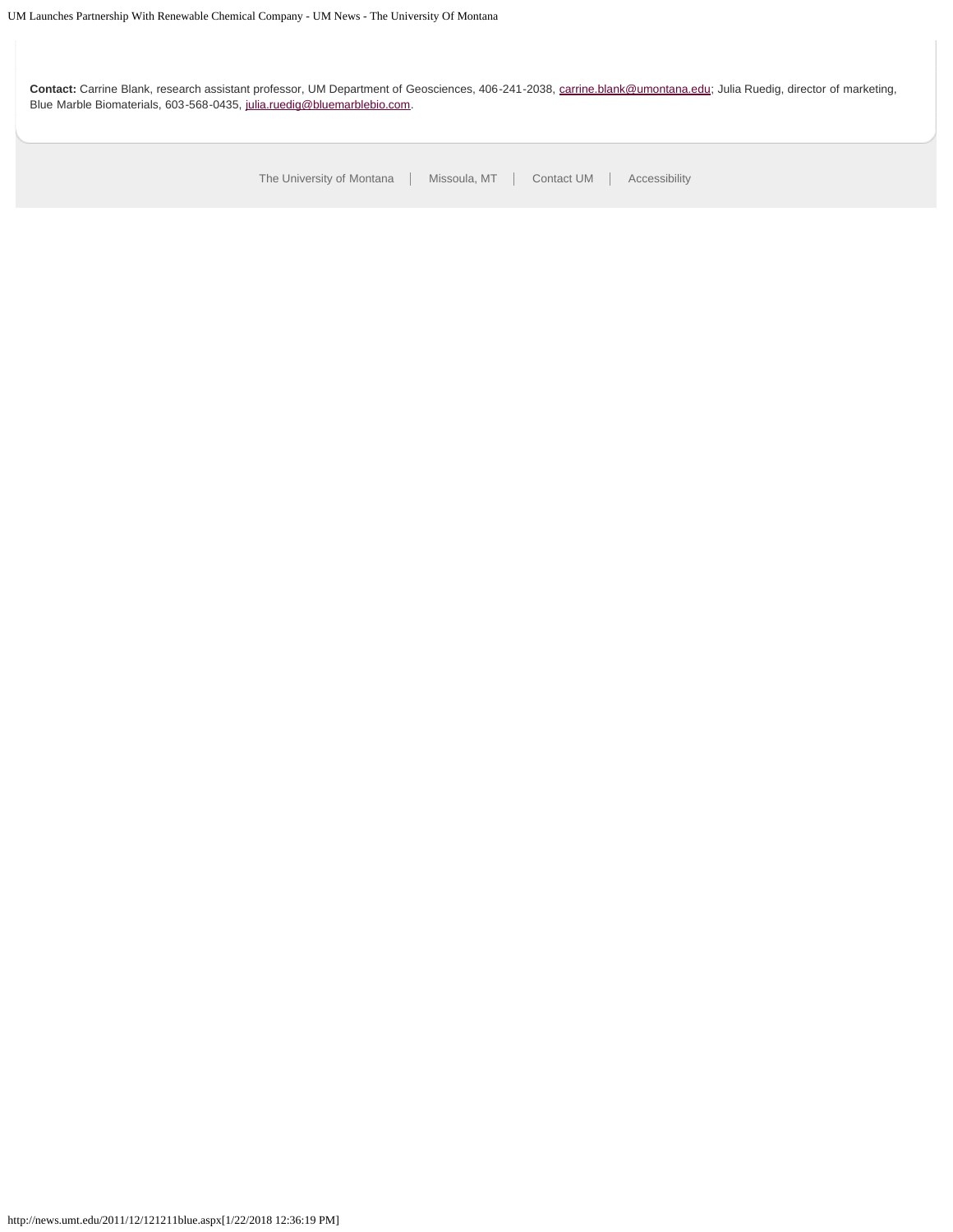<span id="page-13-0"></span>



December 09, 2011

#### **MISSOULA –**

A production of the world's highest-grossing Irish dance show, "Lord of the Dance," is slated for 7:30 p.m. Wednesday, Feb. 15, in the University Theatre at The University of Montana.

Individual tickets for the lower level or floor seats cost \$51.50, and tickets in the upper balcony cost \$47.50. Groups of 15 or more can receive a 10 percent discount by purchasing group tickets. Both individual and group tickets can be purchased at all GrizTix locations, online at [http://griztix.com](http://griztix.com/) or by calling 406-243-4051. For more information on group tickets, call Kelsi Plante at 406-243-5329 or email [kelsi.plante@mso.umt.edu.](mailto:kelsi.plante@mso.umt.edu)

Sixteen years ago, Michael Flatley created and launched "Lord of the Dance." Today, more than 60 million people from 68 countries have seen the show in sold-out arenas and theaters.

Flatley, who retired from dancing this year, is artistic director of "Lord of the Dance" and oversees all aspects of the production.

"We are really excited to introduce our fans to the new visual experience that complements our show," Flatley said. "We have fresh wardrobes and an exciting new set featuring elements from the successful international tour I performed in last year. Fans will see technological highlights like video incorporated into an LED wall, as well as a number of changes to the overall lighting and set designs."

The story of the dance is based upon mythical Irish folklore as Don Dorcha, lord of darkness, challenges the ethereal lord of light, the Lord of the Dance.

"'Lord of the Dance' is a classic tale of good versus evil, based on Irish folklore, which brings a romantic and passionate love story to life," Flatley said.

Dance Director Marie Duffy-Pask, together with Flatley, hand-picked the cast of more than 40 dancers, each of whom have earned individual recognition as a national or worldwide dance champion.

Flatley conceptualized and staged the show in a mere 16 weeks, paying particular attention to the costumes, lighting and staging, which are cinematic in scope.

"Irish dance lovers and music fans alike will experience the engaging, rhythmic adventures that have helped catapult Celtic dance mania and Irish dancing into the global spotlight," Flatley said.

For more information, go to [http://www.lordofthedance.com](http://www.lordofthedance.com/) or<http://facebook.com/MichaelFlatleysLordoftheDance>.

AR/all **State** 120911lord ###

**Contact:** Aaron Reynolds, marketing coordinator, UM Productions, 406-243-4719, [marketing@umproductions.org.](mailto:marketing@umproductions.org)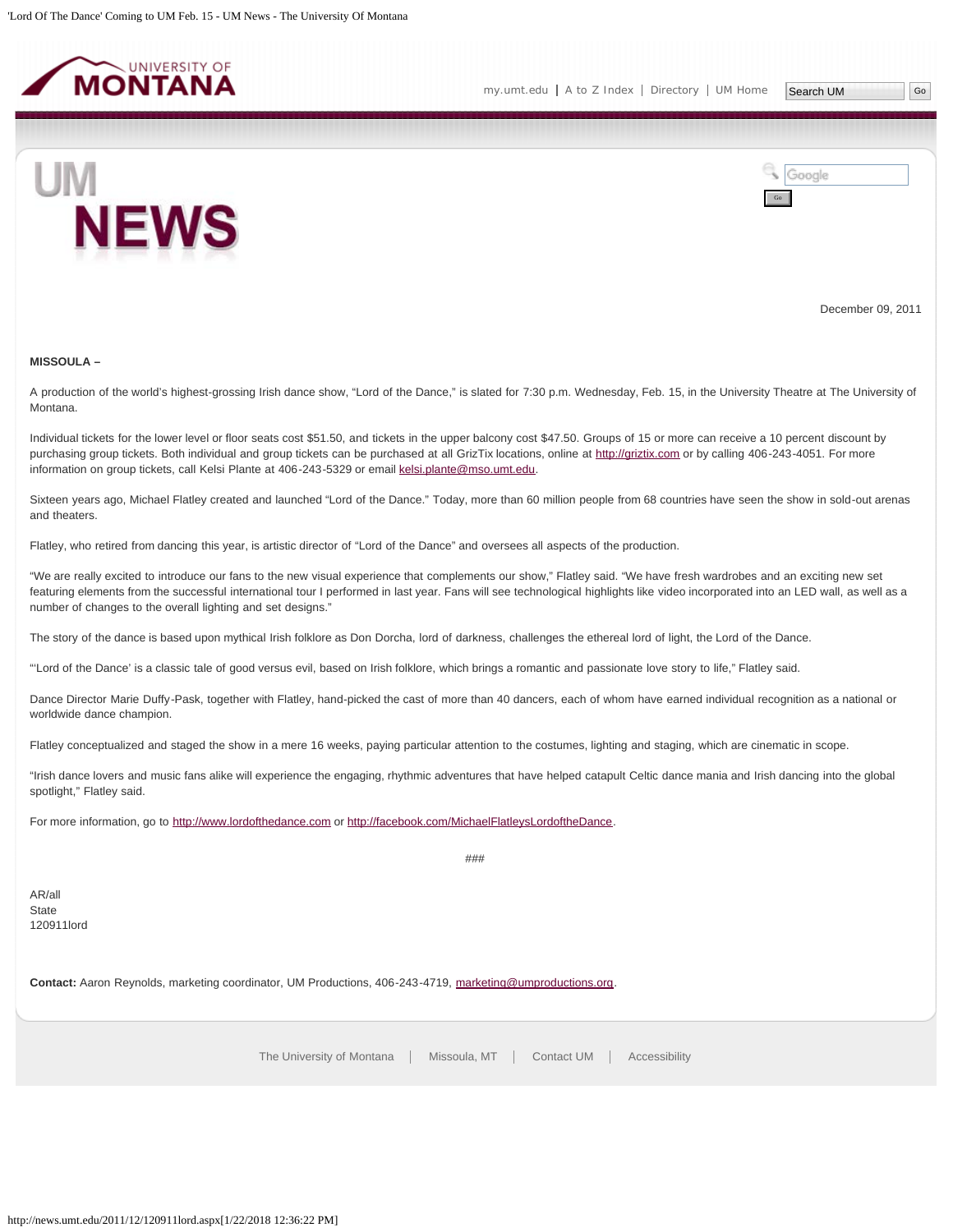<span id="page-14-0"></span>



December 09, 2011

#### **MISSOULA —**

Community members ages 50 and older can explore topics such as literature, history, music, philosophy and politics in winter term courses offered by the Osher Lifelong Learning Institute at The University of Montana (MOLLI).

The courses, taught by dynamic UM and community educators, will take place December through February. Registration is now open for all winter courses.

An annual MOLLI membership fee of \$20 is required to enroll. Registering now provides membership until summer 2011. Registration for each course costs \$60. MOLLI currently is offering a winter special that includes two courses for \$100, a 33 percent savings on the second class.

MOLLI will offer an early-start course with Theresa Waldorf, A Backstage Pass with "Doubt," which will provide an in-depth look at the making of a professional theater production and invites students to attend opening night of the Montana Repertory Theatre's touring production of "Doubt" in the Montana Theatre. The class begins Dec. 27.

MOLLI also will host the fifth annual Behind the Scenes at the Symphony: Members-Only Event. This year, A Look at Innocence: Mahler's Fourth Symphony, with symphony director Darko Butorac, will allow members to attend the Missoula Symphony Orchestra's March 15 rehearsal free of charge.

Following is a list of all MOLLI winter courses and instructors:

- Theresa Waldorf , A Backstage Pass with "Doubt"
- David Morgenroth, The Bebop Revolution
- Marilyn Bruya, Dialogue on Works in Progress
- Darko Butorac, In Prokofiev's Footsteps
- Dorothy Patent, Finding Your Unique Voice through Writing
- Greg Patent, "Oklahoma!" and "Carousel": How Rodgers and Hammerstein Transformed the American Musical Theater
- Mark Matthews, Swinging Through U.S. History
- Richard E. Walton, Ancient Philosophers and Modern Ideas
- Larry Riley, Important Insights and Understanding of Everyday Law for the Non-lawyer
- Hal Stearns, My Love Affair with Montana
- Anna Conley, Legal Traditions of the World: What is "Law" Anyway?
- Fred McGlynn, Reflections on Sophocles' Oedipus Trilogy
- Robert Greene, Revolutionary Russia, 1900-1929
- Rodolfo Villarreal-Rios, Religion and Politics: Catholicism, Protestantism & the Mexican State and its influence on American Politics in the 1920s
- Joanna Shelton, America in the World Economy
- Garry Kerr, The Dead Do Tell Tales
- George Risi, Infectious Diseases: Past, Present and Future Impacts on Human History
- Richard Bridges, Science in the Headlines, Making Informed Judgments

Complete course descriptions, locations, instructor information and online registration can be found on MOLLI's website at [http://www.umt.edu/molli.](http://www.umt.edu/molli) For more information or to register for courses, call the UM School of Extended & Lifelong Learning at 406-243-2905 or email [dannette.fadness@umontana.edu.](mailto:dannette.fadness@umontana.edu)

DF/als Western Montana 120911mlli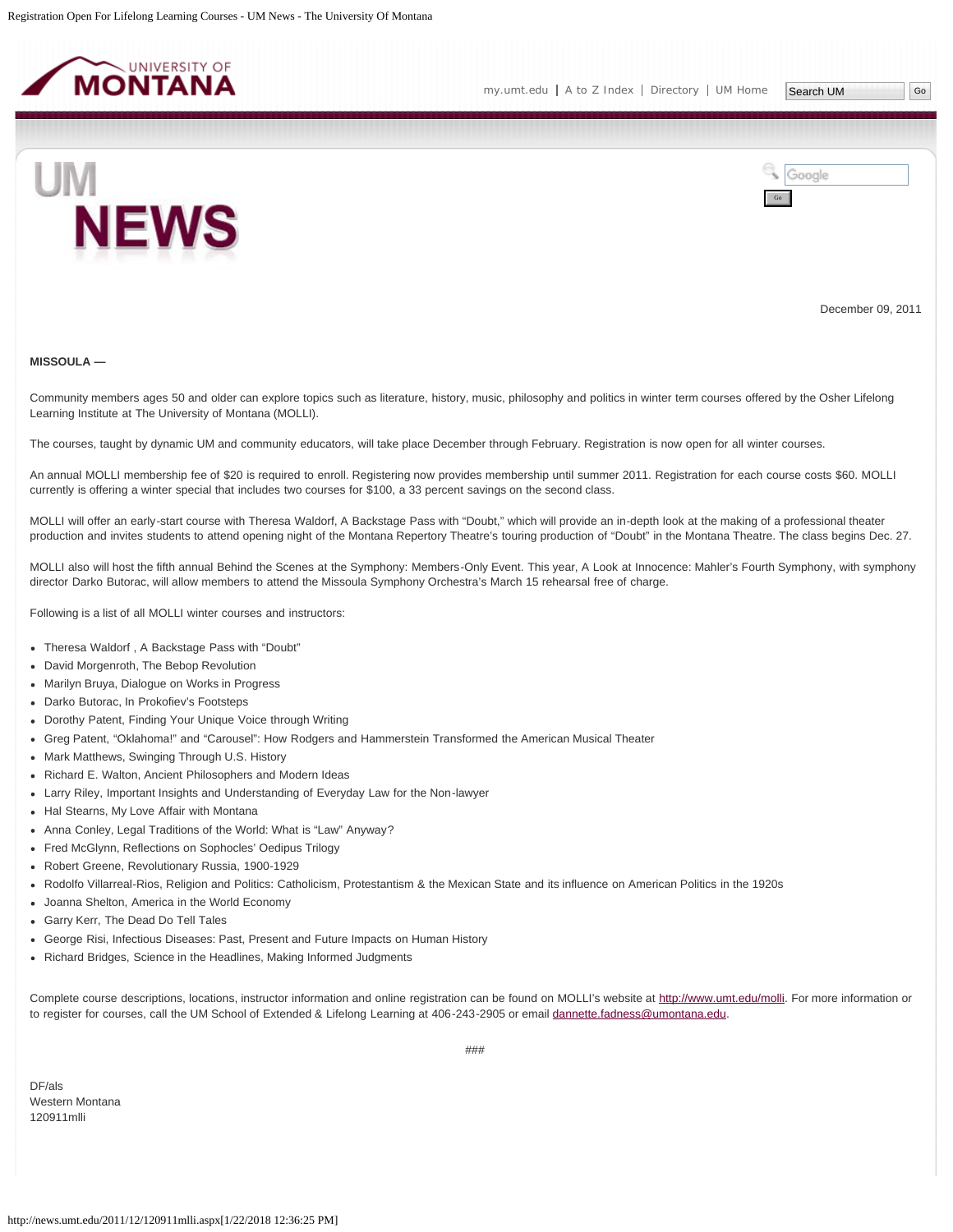**Contact:** Dannette Fadness, UM Osher Lifelong Learning Institute, 406-243-2905, [dannette.fadness@umontana.edu.](mailto:dannette.fadness@umontana.edu)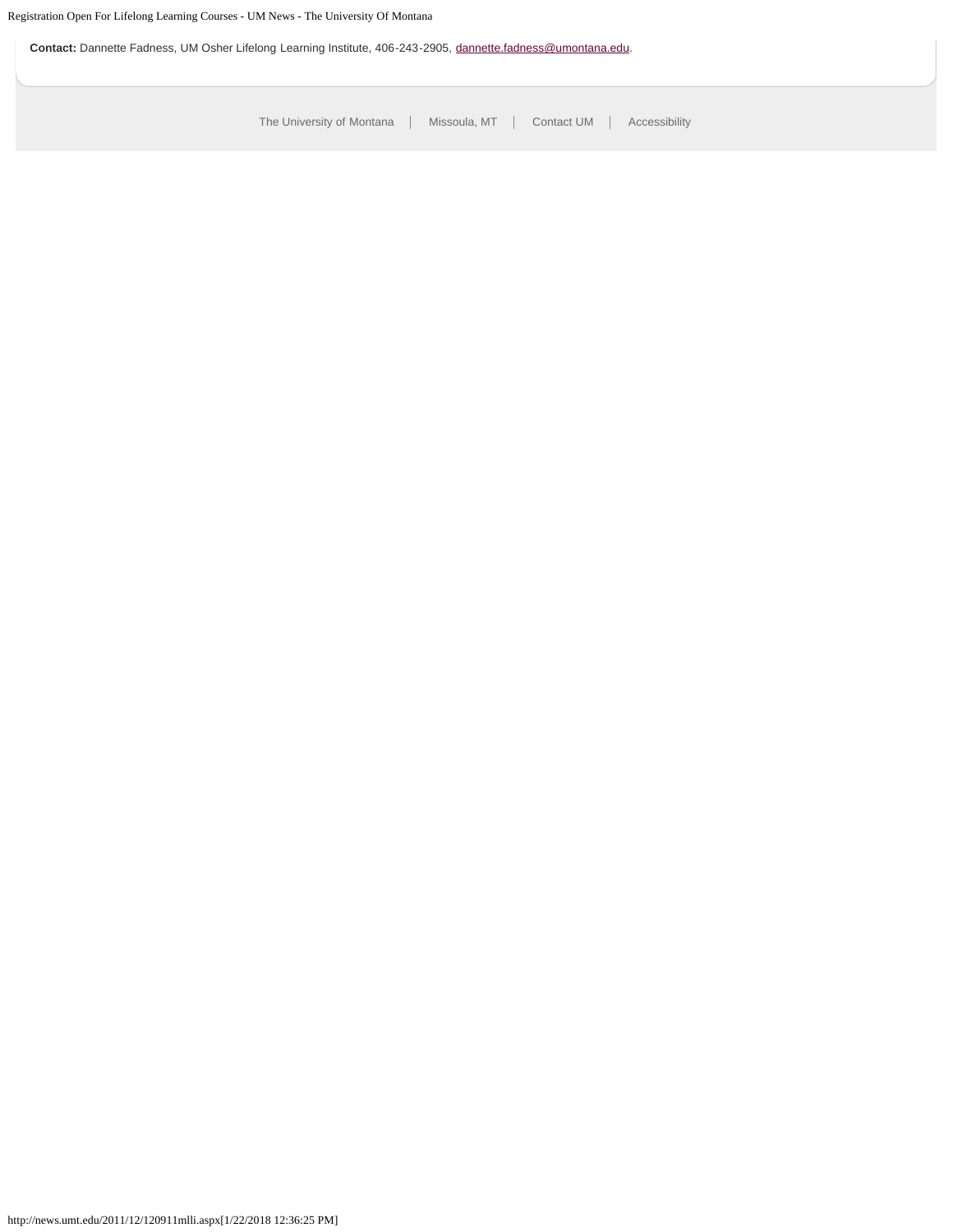<span id="page-16-0"></span>



December 09, 2011

#### **MISSOULA –**

School of Business Administration students taking the Individual and Corporate Philanthropy class at The University of Montana recently dispersed grant funds totaling \$10,000 to Missoula nonprofits serving needs related to youth, disabilities and animals.

The students issued a request for proposals in October and received 27 submissions from local nonprofits. With only \$10,000 to award, the students implemented a rigorous in-class review and scoring process to determine which projects to fund.

In the end, four Missoula nonprofit organizations received funding. The Humane Society of Western Montana received \$2,517 for its spay and neuter program. The Girls Way Inc. received \$2,118 for its Summer Sustainability and Outdoor Adventure project. The Missoula Children's Theatre received \$2,247 to maximize the theater experience for hearing-impaired patrons with assisted listening devices. The Missoula Food Bank received \$3,118 for its Kids Table take out program.

The Individual and Corporate Philanthropy class gives students the opportunity to learn firsthand about the relationship between nonprofit and for-profit organizations, individual and corporate philanthropy and to take part in a philanthropic experience funded by the Learning by Giving Foundation.

With a generous grant from the Sunshine Lady Foundation, students are able to learn about the importance and practice of philanthropy by evaluating proposals and awarding grants. Doris Buffett, sister of Warren Buffett, is the benefactor of the Sunshine Lady Foundation, which provides the grant money for this opportunity.

Bambi Douma, a UM business professor, and Andrea Vernon, director of the University's Office for Civic Engagement, wrote the grant to bring the Learning by Giving program to UM.

"The students brought a great deal of enthusiasm," Vernon said. "They learned firsthand about the important role of corporate and individual philanthropy in helping our community meet and tackle its most pressing needs. The response and interest level of local nonprofits was equally impressive."

Students will reward the winning proposals and celebrate community engagement during a special campus ceremony on Monday, Dec. 12.

###

AV/all Local 120811lbgp

**Contact:** Andrea Vernon, director, UM Office for Civic Engagement, 406-243-5159, [andrea.vernon@mso.umt.edu.](mailto:andrea.vernon@mso.umt.edu)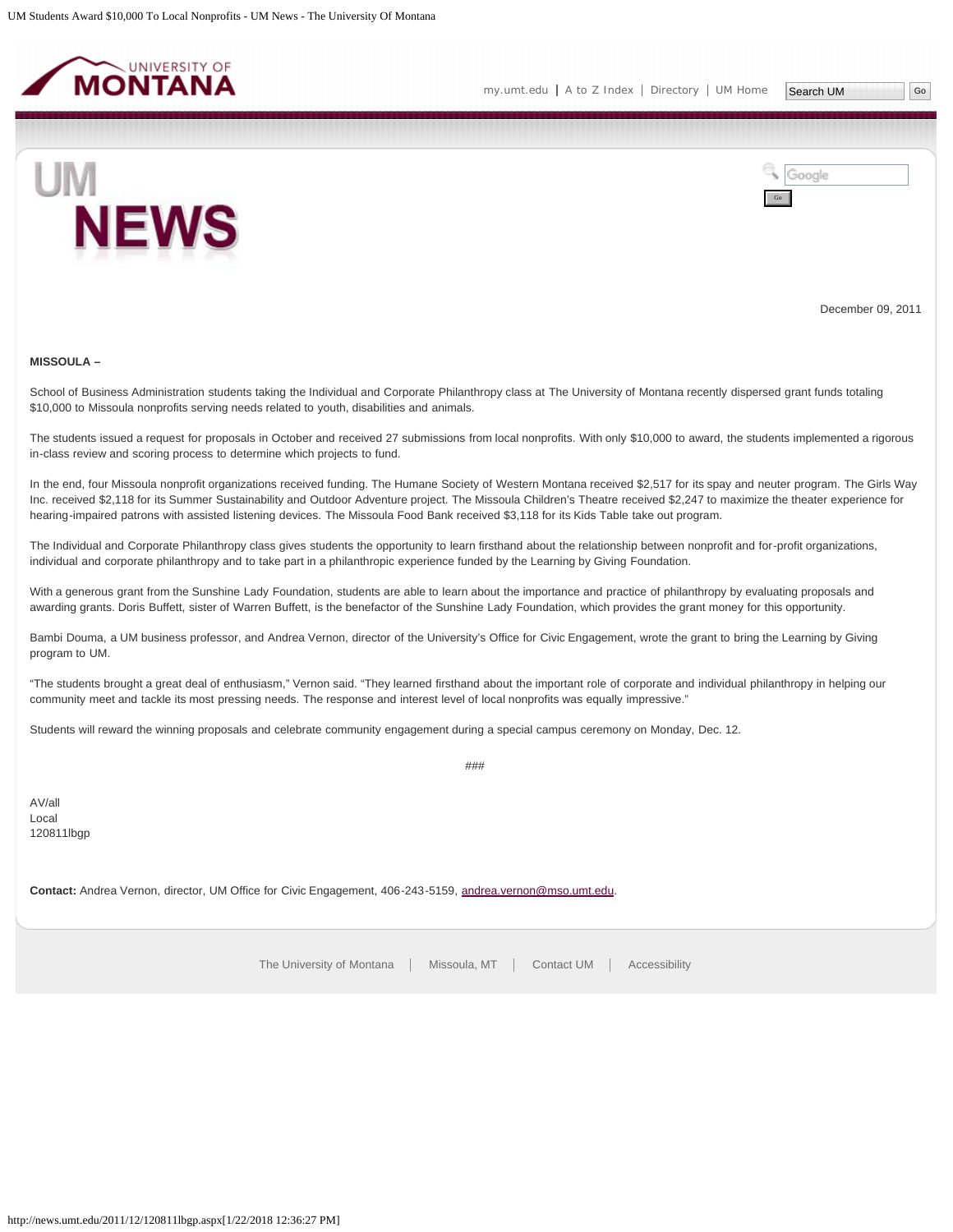<span id="page-17-0"></span>



December 08, 2011

# **MISSOULA –**

A University of Montana journalism student took third place in the feature writing category of the national Hearst Journalism Awards for a story she wrote about hitting a teenager on the freeway in Washington state.

Billie Loewen, a junior from Missoula, is the design editor of the Montana Kaimin student newspaper. She wrote a first-person account for the Kaimin about what happened on a night in 2009 when a 15-year-old girl was killed after running onto the freeway. Loewen wrote not only about the girl's death, but also about who she was in life and how Loewen developed a relationship with the teenager's mother and grandmother after she died.

The Hearst Awards, often referred to as the "college Pulitzers," accepts contest submissions from students at nationally accredited journalism programs. Loewen competed against 133 other students in the feature writing competition. She received a \$1,500 prize, and the UM School of Journalism received a matching award. Her showing puts the UM journalism school in third place in the yearlong print competition.

Loewen's story can be viewed online at [http://tinyurl.com/cgjd659.](http://tinyurl.com/cgjd659)

###

CV/als Western Montana 120711hrst

**Contact:** UM School of Journalism, 406-243-4001, .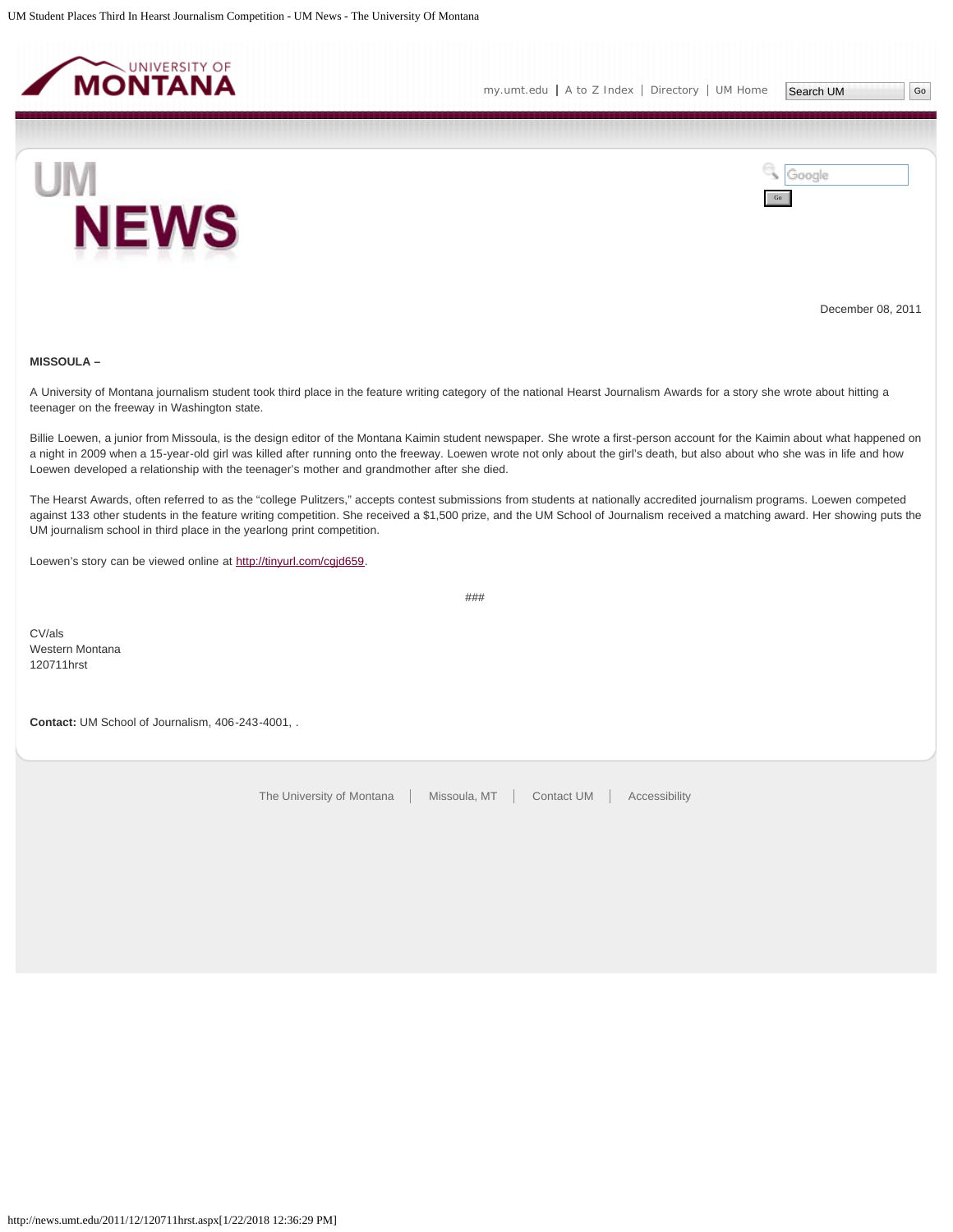<span id="page-18-0"></span>



December 08, 2011

#### **MISSOULA –**

The U.S. State Department has awarded the Maureen and Mike Mansfield Center at The University of Montana a \$400,000 grant to implement a new citizen exchange program.

The grant will fund the Women's Empowerment Project, which will send 20 Montana women to the Southeast Asian countries of Cambodia, Laos, Thailand and Vietnam. In exchange, 20 English-speaking women from these countries will be placed in nonprofit organizations and government offices in Montana to learn firsthand how issues in their fields are addressed in the U.S. The exchange will occur in four stages beginning in March 2012.

The women will have expertise in areas such as the environment, economic development, health, safety and security, and education. Participants will network and develop a broader sense of global issues in their areas of expertise.

Montana exchange participants will be drawn largely from host organizations, though additional women who work in the targeted fields may be chosen to participate in the program overseas through homestays or cultural support.

"We're honored to have been awarded another in a series of grants from the Department of State to support our mission to promote understanding between the peoples of the U.S. and Asia," said Terry Weidner, Mansfield Center director. "This is a fantastic opportunity to expand global partnerships for our Montana communities."

The Women's Empowerment Program offers a hands-on approach to shared issues in women's leadership and maximizing the potential of technology to address those issues. The goal of the exchange is to teach emerging leaders to engage in collaborative action to address women's concerns that have global repercussions.

A key aspect of the program is empowering women by providing them the skills to increase local capacity and connectivity. The Mansfield Center will team up with state and foreign partners to demonstrate how women in business, civil society and government can cooperate effectively and adapt approaches to participants' native environments.

Current Montana partners in the program include the Confederated Salish and Kootenai Tribes, the Montana Department of Public Health and Human Services, the city of Missoula, Women's Foundation of Montana, the Montana Community Development Corporation, WORD, Women's Voices for the Earth, YWCA, Missoula Businesswomen's Network, Missoula Area Chamber of Commerce, Thrive and the Montana Women's Business Center.

The Mansfield Center's foreign partners in the program are Village Focus International in Laos; Help Our Homeland in Cambodia, Chiang Mai University's Women's Studies Center in Thailand, and the Center for Education Promotion and Empowering Women in Vietnam.

More information is available online at<http://www.umt.edu/mansfield/>.

###

DM/als Local, dailies 120711empr

**Contact:** Deena Mansour, UM Maureen and Mike Mansfield Center, 406-243-2713, [deena.mansour@umontana.edu](mailto:deena.mansour@umontana.edu).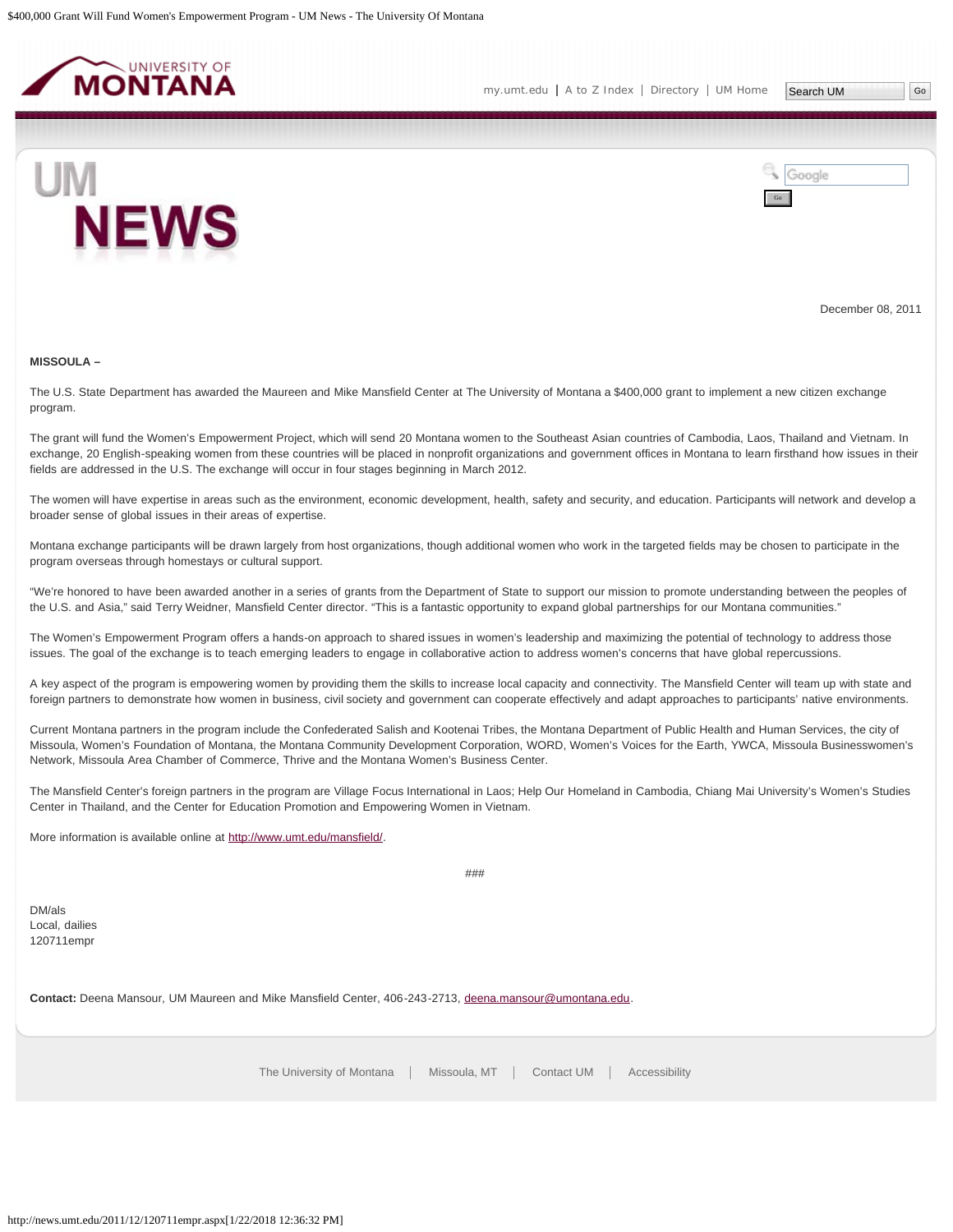<span id="page-19-0"></span>



December 08, 2011

# **MISSOULA –**

A cohort of Brazilian students will arrive at The University of Montana this January as part of a new partnership with Brazil's Science Without Borders Program.

International Programs successfully applied for UM to serve as a host institution for the program, and new cohorts of undergraduate students will arrive each semester for about three years to study a science, technology, engineering or math discipline.

"This new relationship with Brazil is of significant importance for UM," said Mehrdad Kia, UM associate provost for International Programs. "Gov. Schweitzer just returned from Brazil, and Montana is initiating new exchange relationships, which should involve close collaboration with Brazilian universities."

Kia also said the initiative aligns with emerging trends of focusing international education on the BRIC countries (Brazil, Russia, India and China), and the STEM disciplines.

The program provides scholarships to undergraduate students from Brazil for one year of study at colleges and universities outside of Brazil, with about half of all participants expected to attend U.S. institutions. The Institute of International Education administers the placement of program participants at institutions in the U.S.

###

ALS Campus 120711brzl

**Contact:** Peter Baker, UM International Programs development officer, 406-243-6142, [peter.baker@mso.umt.edu](mailto:peter.baker@mso.umt.edu).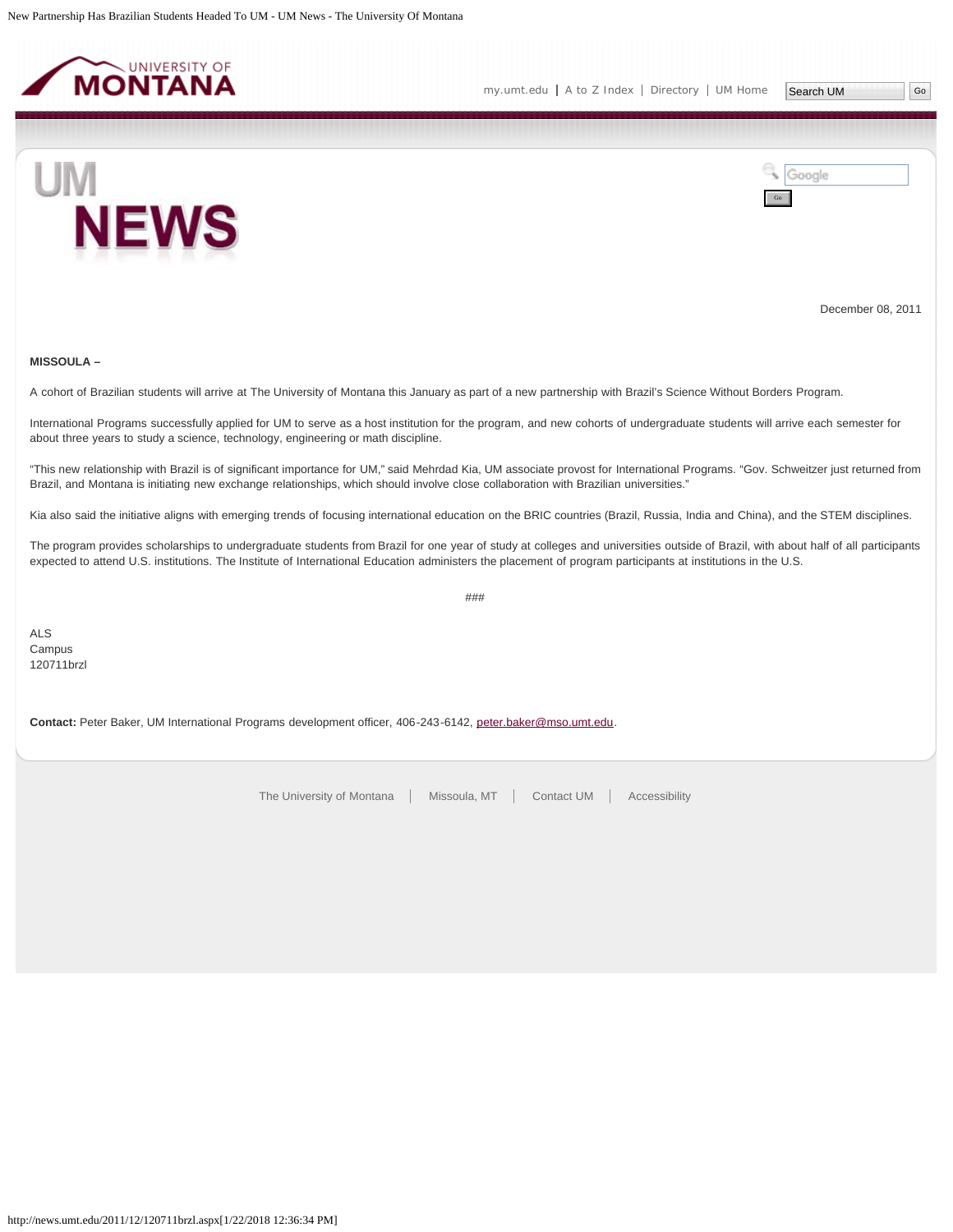<span id="page-20-0"></span>



December 08, 2011

#### **MISSOULA –**

The Payne Family Native American Center at The University of Montana has been awarded LEED Platinum status, and on Friday, Dec. 9, the University will commemorate this achievement with a reception and plaque-unveiling.

"The Payne Family Native American Center became one of UM's signature buildings when it was completed in 2010," UM President Royce C. Engstrom said. "We couldn't be more proud that this showpiece structure also is one of the most energy-efficient buildings in the state. It now serves as a shining example for all future campus building projects."

The reception will run from 3:30 to 5 p.m. in the building's Bonnie HeavyRunner Gathering Place. The program will begin at 3:45 p.m.

Speakers will include Engstrom; Robert Duringer, UM vice president for administration and finance; Daniel Glenn, the Crow tribal member and architect who led design of the building; Christopher Comer, UM College of Arts and Sciences dean; and Terry Payne, the Missoula businessman whose family is the building's major donor.

LEED Platinum status is the highest level of certification awarded by the U.S. Green Building Council for achieving sustainable building standards. LEED, which stands for Leadership in Energy and Environmental Design, is the nation's pre-eminent program for the design, construction and operation of high-performance green buildings.

Certification is based on dozens of criteria, such as efficient energy, water and material use; indoor environmental quality; and sustainable site selection. All new buildings constructed on campus are required to achieve at least a LEED Silver rating, the third-highest level.

The center needed to tally 52 out of a possible 69 points to earn Platinum status, and it scored 54. The building scored a perfect 10 in the optimum energy performance category, indicating energy savings of 42 percent over that of a standard building.

Green features of the Native American Center that helped it reach the Platinum level include its east-facing, canted roof with a central oculus and slotted skylight, which provide natural light to the majority of the building; high-efficiency fixtures such as low-flow faucets, showers and toilets; a groundwater-based cooling system; and highefficiency air filters that minimize dust.

The structure also received points for the selection of a sustainable site on campus: Only one tree was removed (and later salvaged and used in the building's floor), and no additional parking was needed to accommodate it. Even the native Montana grasses and shrubbery planted around the center required no permanent irrigation system to thrive.

When completed in 2010, The Payne Family Native American Center was the first building of its kind on any university campus in the nation. It houses UM's Department of Native American Studies, American Indian Student Services and related campus programming under one roof.

###

**CBS** Western Montana, Dailies 120811payn

Contact: Rebecca Power, UM assistant to the president, 406-243-2311, [rebecca.power@mso.umt.edu](mailto:rebecca.power@mso.umt.edu).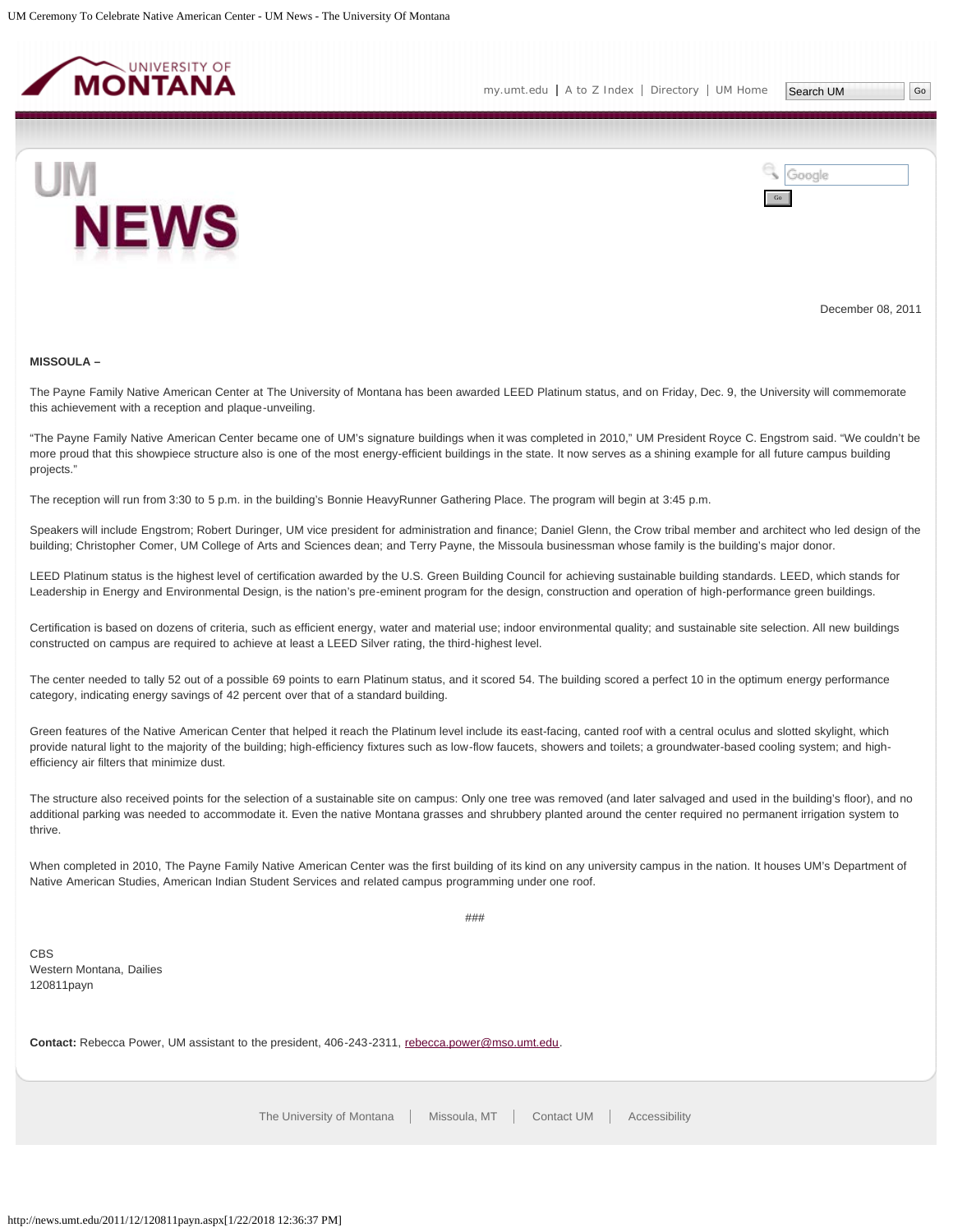<span id="page-21-0"></span>

Google



December 07, 2011

## **MISSOULA –**

The University of Montana's annual Day of Dialogue is offering a \$500 grant to support diversity workshops or programming during spring semester 2012.

The grant will be available for student, faculty and staff partnerships who are interested in hosting a diversity event next semester. This is an opportunity for the campus community to showcase research, explore professional interests or share experiences related to issues of diversity. All members of campus are encouraged to submit proposals.

Requirements for the award include that the event be:

- held on campus during spring semester 2012 and is free and open to the UM community.
- focused on issues of diversity.
- a collaboration between faculty/students, faculty/staff or students/staff.
- in line with the mission of the Day of Dialogue and specifically demonstrates or models diversity through civil discourse.

Proposals are due Jan. 6, 2012. For more information visit the Day of Dialogue website at [http://www.umt.edu/dayofdialogue.](http://www.umt.edu/dayofdialogue)

JE/js

Local, campus

120711dial

**Contact:** Julie Biando Edwards, UM Diversity Advisory Council co-chair, 406-243-4505, [julie.edwards@umontana.edu](mailto:julie.edwards@umontana.edu); Jinann Bitar, UM Diversity Advisory Council student member, 406-243-5622, [dayofdialogue@mso.umt.edu](mailto:dayofdialogue@mso.umt.edu).

###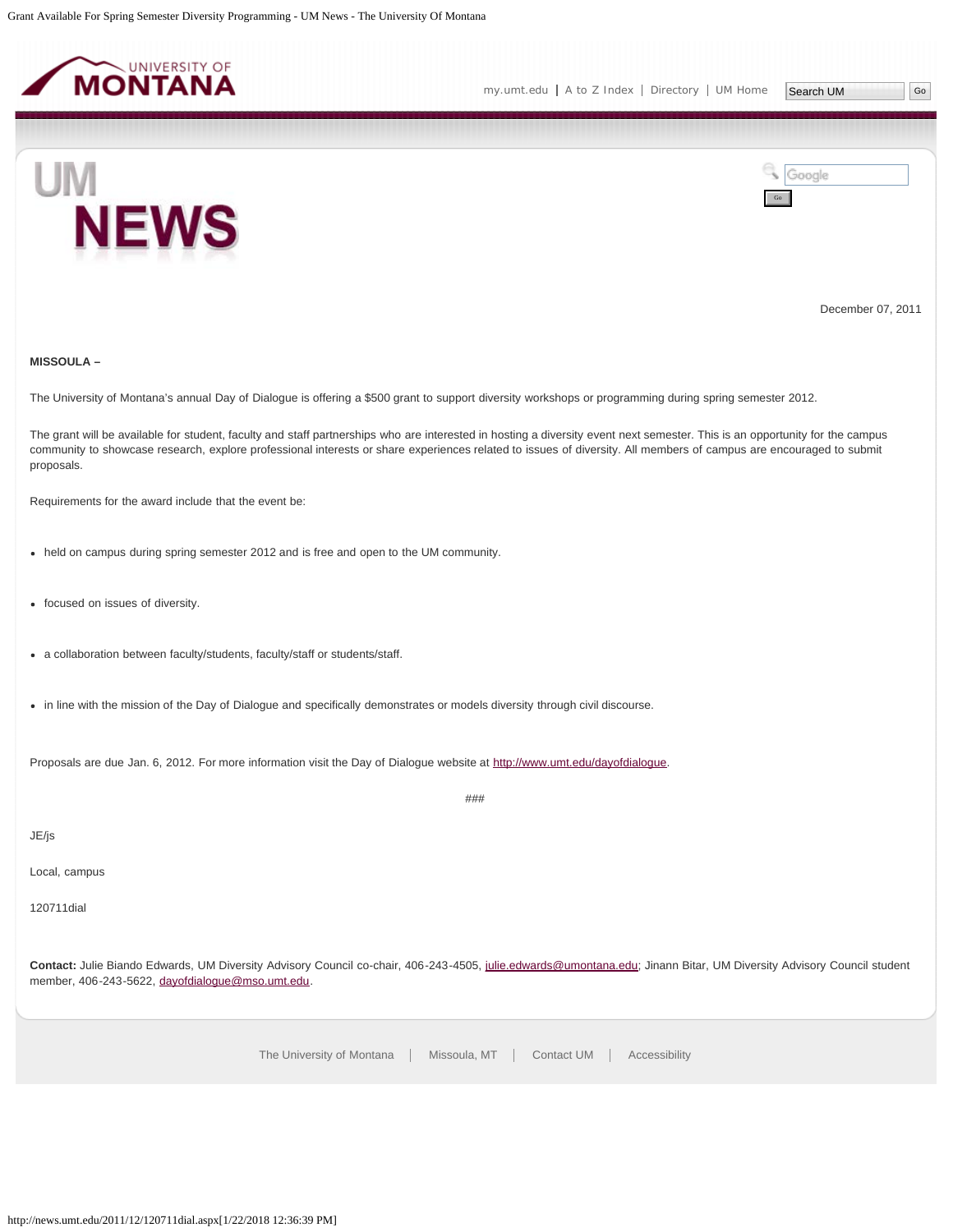<span id="page-22-0"></span>



Google



December 07, 2011

# **MISSOULA –**

The U.S. Citizenship and Immigration Services office will host a review of the naturalization process at 7 p.m. Tuesday, Dec. 13, at the Missoula Public Library, located at 301 E. Main St.

Field Office Director Jodi Bard will discuss general requirements and how to prepare for the naturalization interview and test. There also will be a question-and-answer session and study materials will be distributed.

For more information, call Effie Koehn, director of Foreign Student and Scholar Services at The University of Montana, at 406-243-5580 or email [effie.koehn@umontana.edu](mailto:effie.koehn@umontana.edu).

###

JS

Campus

120711immi

**Contact:** Effie Koehn, director, UM Foreign Student and Scholar Services, 406-243-5580, [effie.koehn@umontana.edu](mailto:effie.koehn@umontana.edu).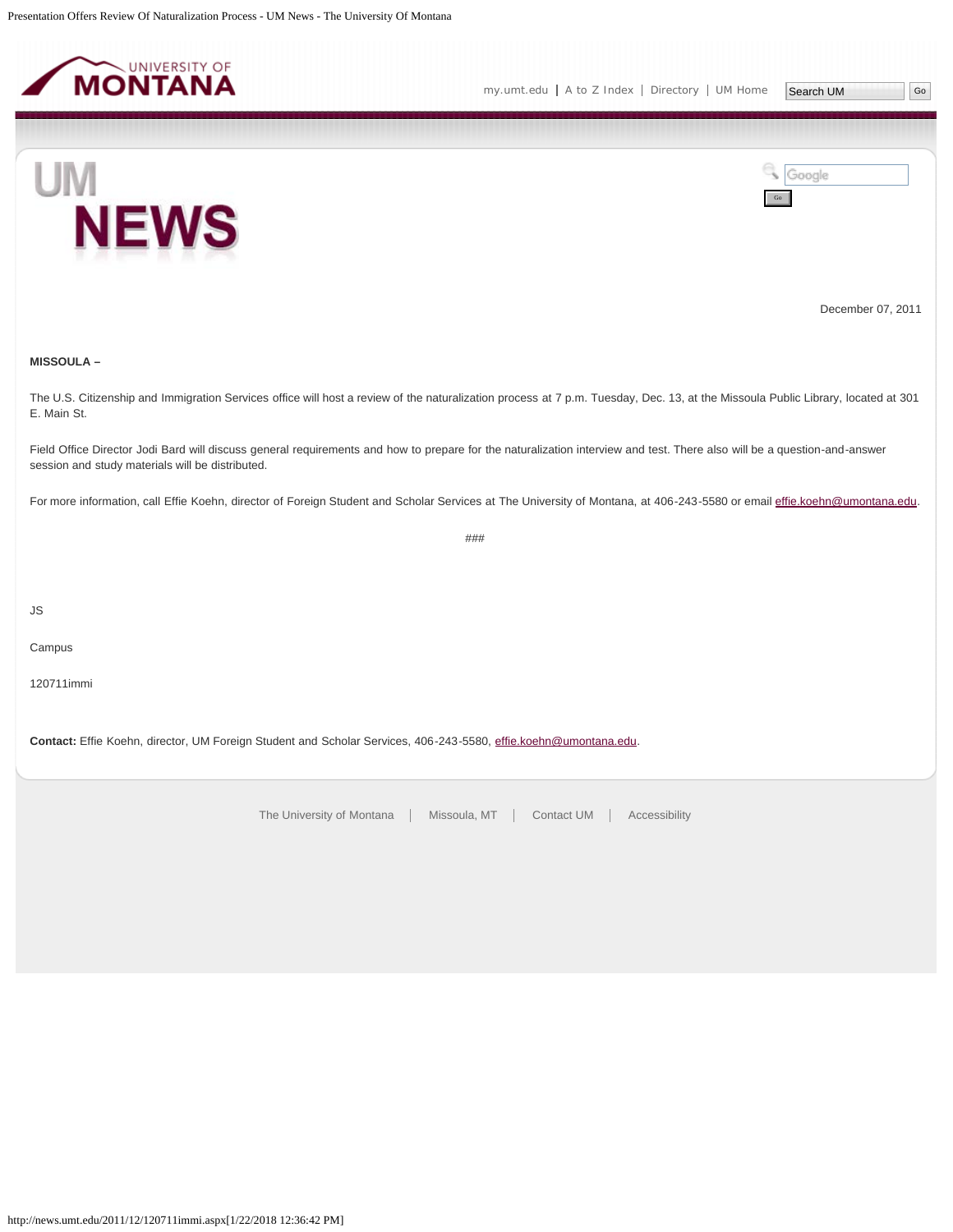<span id="page-23-0"></span>

Google





December 07, 2011

## **MISSOULA –**

The University of Montana ranked No.1 in Montana for campus safety in a recently released ranking of the safest colleges and universities in the U.S. by StateUniversity.com. The safest schools findings are based on incidents of campus crime as reported by campus safety officials. The 2011 rankings are available online at [http://www.stateuniversity.com/rank/safety\\_score\\_rank.html](http://us.lrd.yahoo.com/SIG=12e7hph1v/EXP=1324323726/**http%3A/www.stateuniversity.com/rank/safety_score_rank.html).

As part of the safest schools ranking, StateUniversity.com analyzed crime statistics for 450 colleges and universities and assigned a safety rating to each school. Safety ratings are determined based on the number of occurrences of aggravated assault, robbery, burglary, theft/larceny, motor vehicle theft, forcible rape and murder on campus. The numbers then are weighed based on the probability of each incident happening to each student since larger campuses would be expected to have a higher number of total incidents. Violent crime is given more weight in the ranking system and has a greater effect on the safety rating than nonviolent crime such as theft.

Compared to universities nationwide, UM was ranked as being safer than more than half the colleges and universities surveyed.

"Student safety and campus crime are sometimes overlooked during the college evaluation process," said Dominik Mazuz, founder of StateUniversity.com. "We believe it is important for students to be aware of crime on campus and in the surrounding community."

The safety rankings are the latest in a series of rankings lists compiled by StateUniversity.com, including top ranked schools overall.

###

BF/all

**State** 

120511safe

**Contact:** UM Office of Public Safety, 406-243-6131, .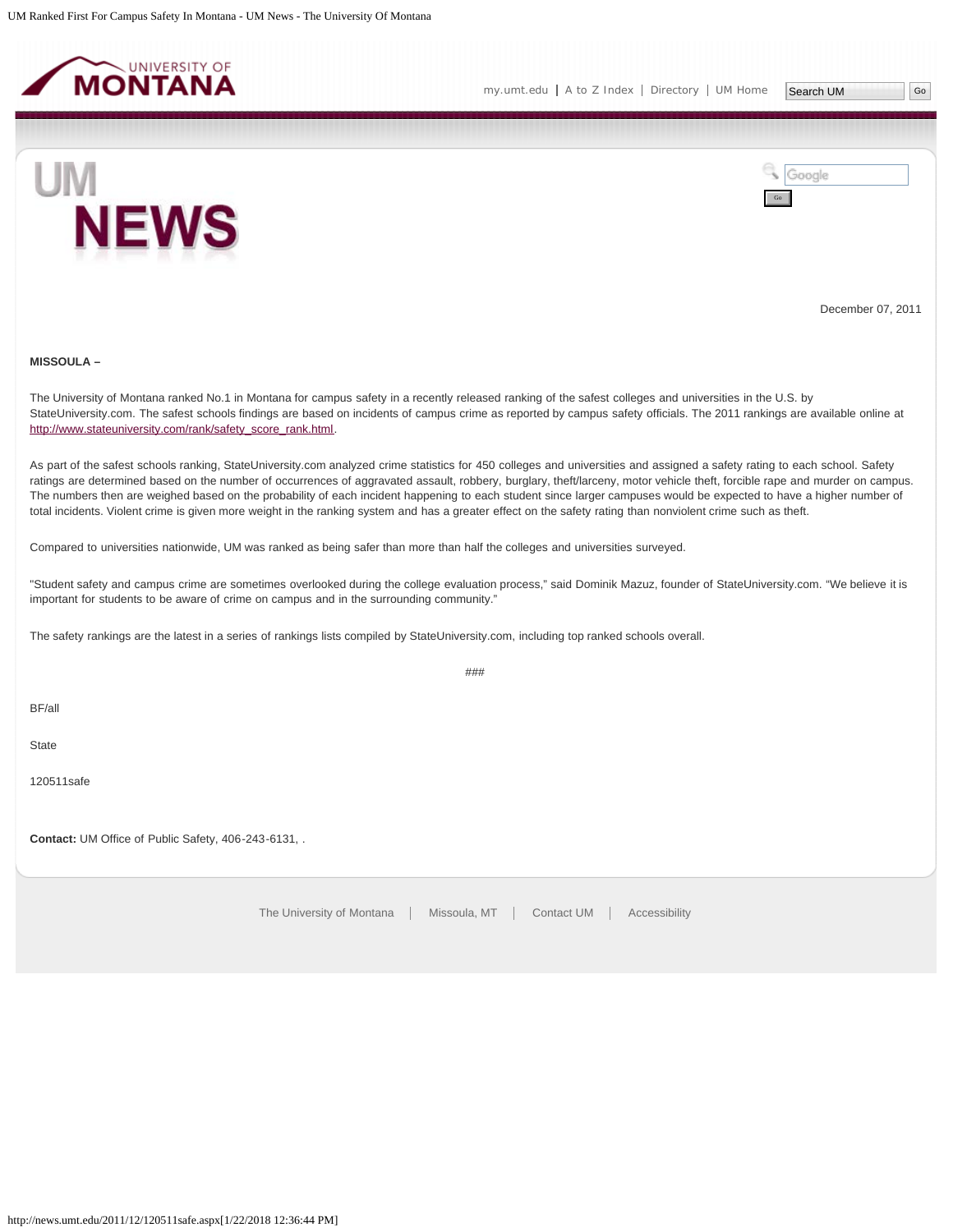<span id="page-24-0"></span>



December 07, 2011

#### **POLSON –**

The University of Montana's Flathead Lake Biological Station has received a \$1 million challenge gift for research and monitoring of Flathead Lake water quality. The gift, made through The University of Montana Foundation, is from a donor who wishes to remain anonymous. It requires a dollar-for-dollar match from other donors.

"We are grateful for this expression of support for one of The University of Montana's premier research programs, the Flathead Lake Biological Station," said President Royce Engstrom. "The gift will make a significant impact on UM's efforts to help preserve our natural resources."

Researchers with the Flathead Lake Biological Station began lake monitoring through periodic studies in the 1890s. Since 1977, the measurements have been continuous, but focused on a single mid-lake sampling site. Funds from the gift will allow this program to be continued without interruption and cover a larger portion of Flathead Lake, in addition to taking measurements more frequently and at greater depths.

The long-term data and interpretations compiled by researchers help residents, managers and governments evaluate their actions and conserve the clarity and cleanliness of the lake. The research activities also provide training for the next generation of water quality managers and educators. Matching gifts will go into an endowment fund to ensure that these activities will be sustained for years to come.

"We are thrilled to receive this generous gift," said Bonnie Ellis, research assistant professor at the Flathead Lake Biological Station. "With community support, we can raise the matching funds to meet the \$1 million dollar challenge and double our efforts to help protect the Flathead Lake Ecosystem for years to come."

Since 1899, students and researchers from around the world have come to the Flathead Lake Biological Station to learn firsthand about ecology and limnology, the study of inland fresh waters.

"Over the years, gifts, research grants and hard work by the resident staff and faculty have allowed the Flathead Lake Biological Station to become one of the finest field stations in the world," Ellis said. "Maintaining the detailed record of water quality is key to protection of the Flathead Lake for future generations."

###

To contribute and help double the impact of this gift, call Ellis at 406-982-3301 x239 or email [bonnie.ellis@umontana.edu](mailto:bonnie.ellis@umontana.edu).

TJ

Statewide, national

120611flat

**Contact:** Tara Jensen, news editor, UM Foundation, 406-461-5782, [tara.jensen@mso.umt.edu;](mailto:tara.jensen@mso.umt.edu) Bonnie Ellis, research assistant professor, Flathead Lake Biological Station, 406-982-3301 x239, [bonnie.ellis@umontana.edu.](mailto:bonnie.ellis@umontana.edu)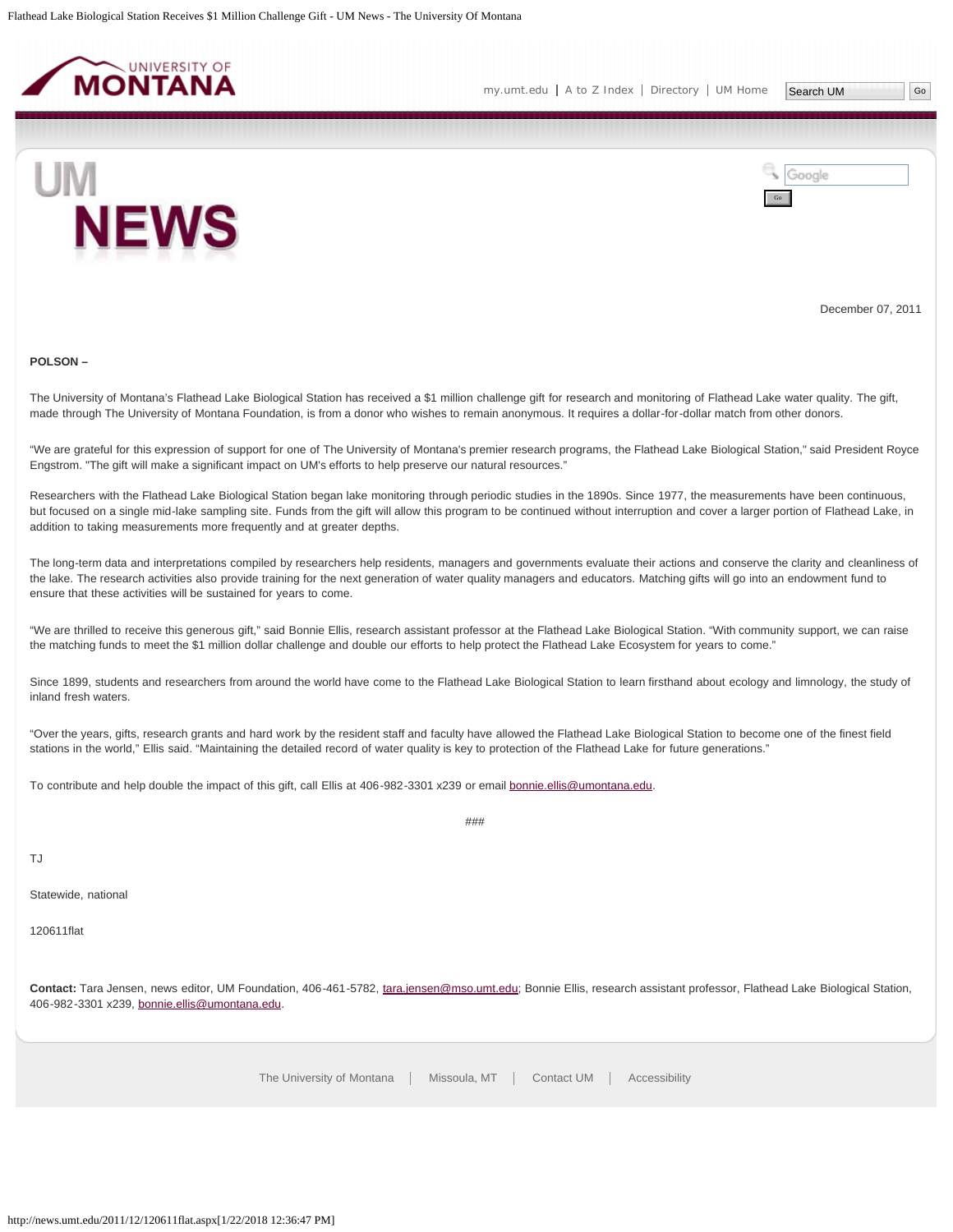<span id="page-25-0"></span>

[my.umt.edu](http://my.umt.edu/) | [A to Z Index](http://www.umt.edu/search/atoz/) | [Directory](http://www.umt.edu/directory/) | [UM Home](http://www.umt.edu/)



Google Go

December 06, 2011

# **HAMILTON –**

The steering committee for the Bitterroot College Program of The University of Montana will hold its monthly meeting at 3 p.m. Wednesday, Dec. 7, in the Human Resource Council Building Meeting Room, located at 316 N. Third St. in Hamilton.

The BCP steering committee is a public board and welcomes members of the public to observe and participate at its meetings.

Agenda topics will include operational, educational planning and fiscal issues. The meeting agenda and supplemental meeting materials will be available Monday, Dec. 5, on the BCP website at [http://www.umt.edu/bcp](http://www.umt.edu/bcp#_blank) (click on "Meetings" under "Steering Committee"), by calling BCP Director Victoria Clark at 406-375-0100 or by emailing [victoria.clark@umontana.edu](mailto:victoria.clark@umontana.edu).

The BCP steering committee is a collaborative group comprised of Ravalli County stakeholders, UM officials and state higher education representatives. The committee is charged with planning an entity to provide responsive and sustainable adult and higher education opportunities to Ravalli County residents. BCP currently offers more than 30 UM courses in the Hamilton area.

###

VC/all

Local, Ravalli Republic

120511bcpm

**Contact:** Victoria Clark, director, Bitterroot College Program of UM, 406-375-0100, [victoria.clark@umontana.edu.](mailto:victoria.clark@umontana.edu)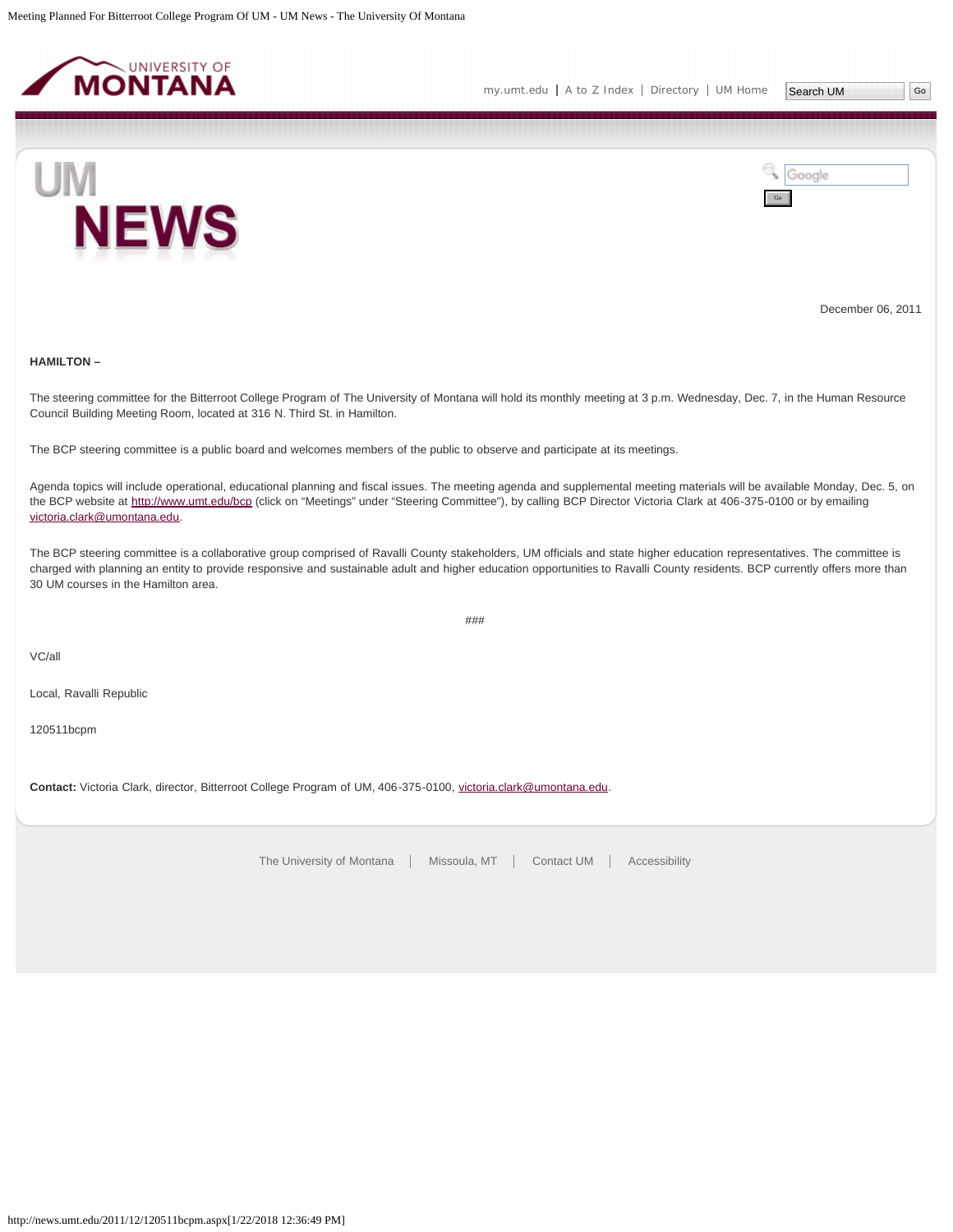<span id="page-26-0"></span>



December 06, 2011

# **MISSOULA –**

Ray Callaway, an ecologist and biology professor at UM, is the next faculty member to speak in the Provost's Distinguished Faculty Lecture Series at The University of Montana.

Callaway will present "Darwin versus Kropotkin: Just How 'Red in Tooth and Claw' is Nature?" at 6 p.m. Wednesday, Dec. 7, in the University Center Theater. The lecture is free and open to the public. An informal reception will follow.

Callaway will look at theories by famous English scientist Charles Darwin, who described nature as "red in tooth and claw," versus the theories of Russian nobleman Peter Kropotkin, who wrote the book "Mutual Aid." The lecture will discuss mutualism and competition within nature through the works of these two figures. Callaway will link Darwin's and Kropotkin's theories to modern nature.

Callaway primarily focuses his research on how organisms interact with each other, including direct and indirect interactions. Through his work with graduate students, Callaway now explores how exotic invaders become so abundant in non-native lands.

###

For more information, visit [http://www.umt.edu/provost/PDFLS/Callaway.aspx.](http://www.umt.edu/provost/PDFLS/Callaway.aspx)

AB

Local

120211lect

**Contact:** Lisa Thomas, administrative associate, UM Office of the Provost, 406-243-4689, [lisa.thomas@umontana.edu](mailto:lisa.thomas@umontana.edu).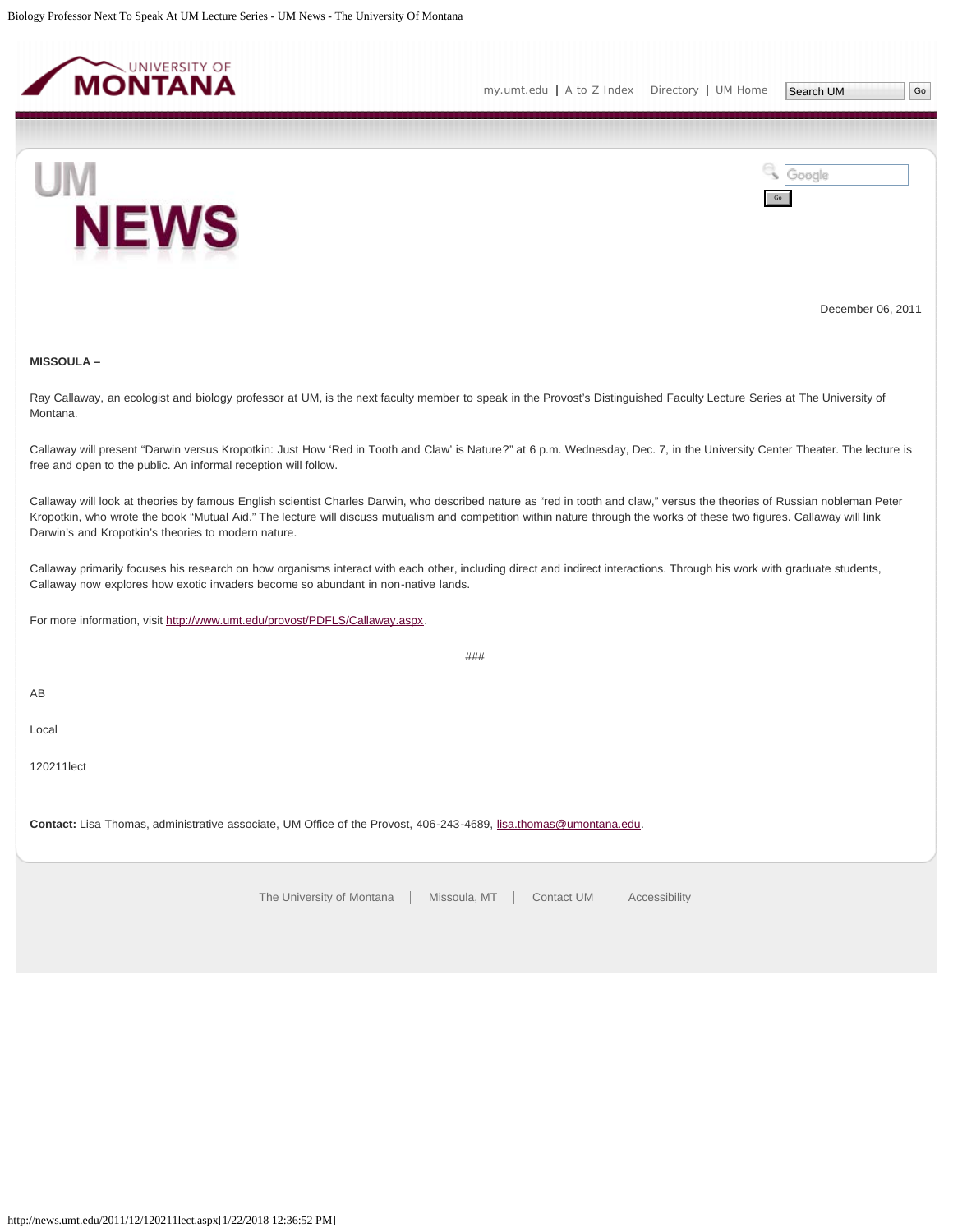<span id="page-27-0"></span>



December 06, 2011

# **MISSOULA –**

University of Montana seniors in the Radio-Television Department in the School of Journalism produced a half-hour television program for MontanaPBS. "Montana Journal: Home Grown" will premiere at 7 p.m. Thursday, Dec. 15.

Traditionally Montanans have lived close to the land, but ask a group of first-graders where their food comes from, and they'll tell you "the grocery store." The concept of a local food movement puts most people in mind of farmers' markets or small businesses. But can the grow-your-own concept work on a larger scale? That's the question addressed in "Montana Journal: Home Grown."

The senior journalism students show how businesses and institutions in Montana are incorporating local foods into their operations. Viewers will travel to the Bitterroot Valley, Deer Lodge, Great Falls and Missoula to learn about the economic impact of the grass-roots effort.

"Montana Journal: Home Grown" also will air at 5 p.m. Saturday, Dec. 17, 10:30 a.m. Sunday, Dec. 18, and 3 a.m. Monday, Dec. 19.

For more information go to [http://www.montanapbs.org/MontanaJournal/episode1401/,](http://www.montanapbs.org/MontanaJournal/episode1401/) call John Twiggs at 406-243-4565 or email [john.twiggs@umontana.edu](mailto:john.twiggs@umontana.edu).

###

JT/all **State** 112911hmgr

**Contact:** John Twiggs, producer, KUFM-TV/MontanaPBS, 406-243-4565, [john.twiggs@umontana.edu](mailto:john.twiggs@umontana.edu); Denise Dowling, associate professor, UM School of Journalism, 406- 243-4143, [denise.dowling@umontana.edu.](mailto:denise.dowling@umontana.edu)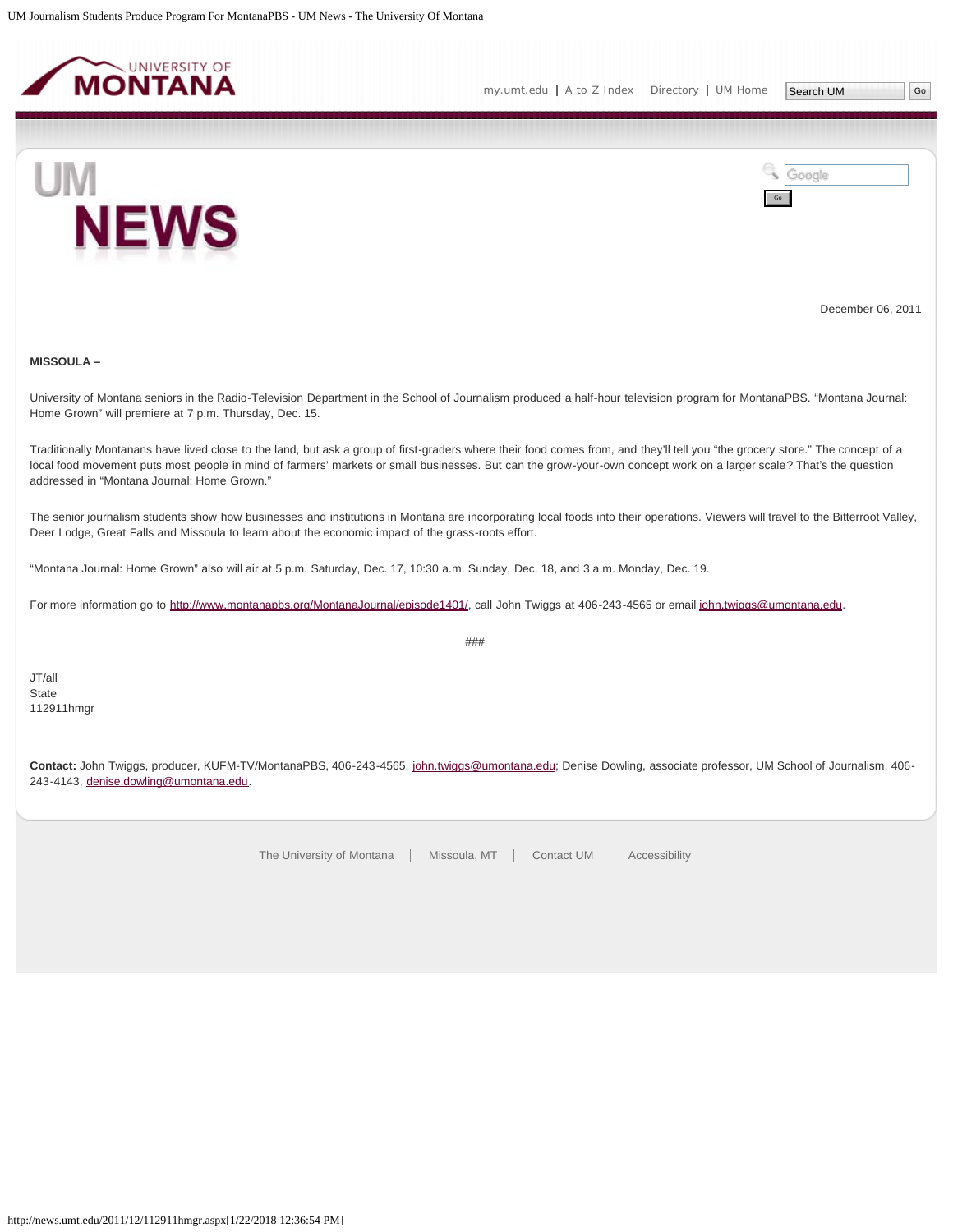<span id="page-28-0"></span>



December 29, 2011

#### **MISSOULA –**

The University of Montana Office of Research and Sponsored Programs has announced that Maureen and Mike Mansfield Center Director Terry Weidner is the University's top external funding award recipient for 2011. Weidner received \$3.3 million in funding this year.

The Mansfield Center was established at UM in 1983 by an act of Congress to honor the long and distinguished service of U.S. Sen. Mike Mansfield and his wife, Maureen. The Center houses programs that embody the core interests and characteristics of Sen. Mansfield's career, namely modern Asian affairs and ethics in public affairs.

About 5 percent of the center's budget comes from an endowment, while the remaining 95 percent of its budget for staff and programming comes solely from external sources.

Weidner joined the center in 2003, when he determined that pursuing external funding had to be a priority to sustain the center and better serve the people of Montana.

"Our mandate is to support an understanding of ethical public policy as well as Asian affairs at UM and throughout communities in Montana," he said. "We have made it a priority to go out and seek funding that allows us to do just that. Our success in recent years reflects the talent and hard work of the center staff but also demonstrates the commitment our partners have made to bring new opportunities to UM and the state of Montana."

Funding earned in 2011 supports such efforts as:

- **The Defense Critical Language and Culture Training Program.** The Center provides intensive onsite and online training for the U.S. military and other U.S. government personnel through a congressionally funded Defense Critical Language and Culture Program administered through the National Security Education Program. The program prepares military officers, Montana National Guard personnel and civilian officials to assess the challenges of both conflict and crisis management throughout the world, while also providing courses and support for students and faculty at UM.
- **The Women's Empowerment Project.** One of many exchange programs funded by the U.S. Department of State, this project will allow 20 women from Montana to travel to the Southeast Asian countries of Cambodia, Laos, Thailand and Vietnam. In exchange, 20 English-speaking women from these countries will be placed in nonprofit organizations and government offices in Montana to learn first-hand how issues in their fields are addressed in the U.S.
- **The Public Policy and Leadership Initiative.** Funded by a Congressional appropriation administered by the U.S. Department of Education, the Initiative contributes to the development of the next generation of civic leaders by funding teaching by outstanding public servants in fields such as government, journalism and the environment; developing public programming aimed at fostering dialogue on key public policy issues; and providing support for outstanding students who pursue internships or research topics related to public policy or leadership issues.
- **The Confucius Institute.** Part of an international network, the institute provides funding for elementary and high school Chinese language and culture instruction at several sites in Missoula and online for high school students throughout the state via the Montana Digital Academy. It also funds a summer China program for Montana high school students and presents diverse lectures, cultural events, teacher training and business consulting in Missoula and elsewhere in Montana.
- **Natural Resource Fellows Exchange with China.** Eight representatives from Montana traveled to China in an exchange with 20 Chinese natural resource professionals visiting Montana under the sponsorship of the U.S. Department of State, giving each a broader perspective on their work and insight into the other culture.
- **Study of the U.S. Institute.** A State Department public diplomacy program that brings 20 undergraduate students from Southeast Asia to Missoula each summer to study climate change and the environment in a dramatically different context than their home countries. The program has been shaped to foster interaction and dialogue with UM students and the western Montana community.
- **Vietnam Study Abroad Program on Climate Change.** The Department of State provided seed money to develop a study abroad opportunity for UM students in the Mekong Delta region of Vietnam, the first of its kind in the U.S. The second group of UM students departed for Vietnam on Dec. 27, led by climate change program coordinator Nicky Phear.

The Mansfield Center continues its work to bring additional funded opportunities to Montana. More information is available online at<http://www.umt.edu/mansfield/>.

DM/js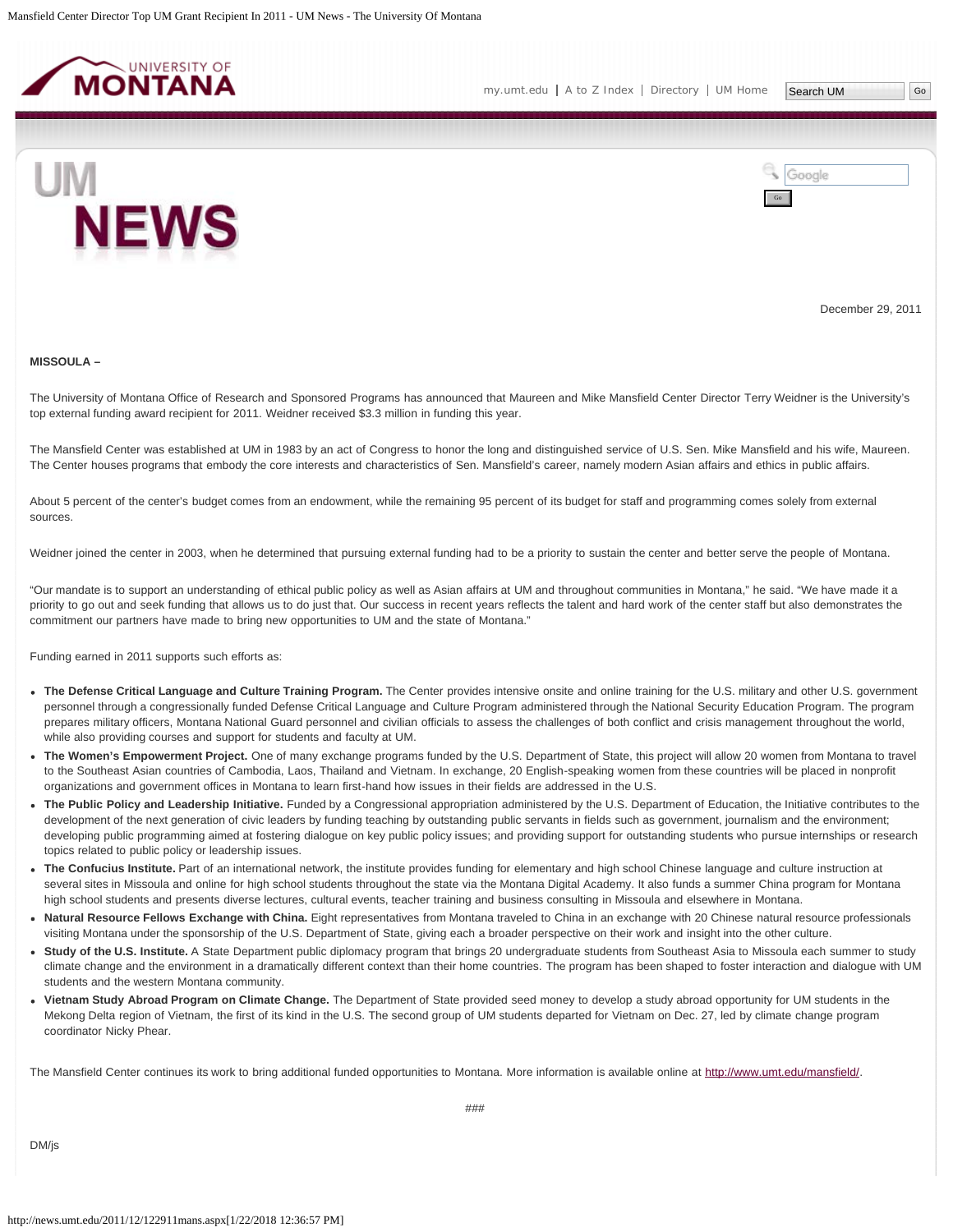Mansfield Center Director Top UM Grant Recipient In 2011 - UM News - The University Of Montana

Western Montana

122911mans

**Contact:** Deena Mansour, UM Maureen and Mike Mansfield Center, 406-243-2713, [deena.mansour@mso.umt.edu](mailto:deena.mansour@mso.umt.edu).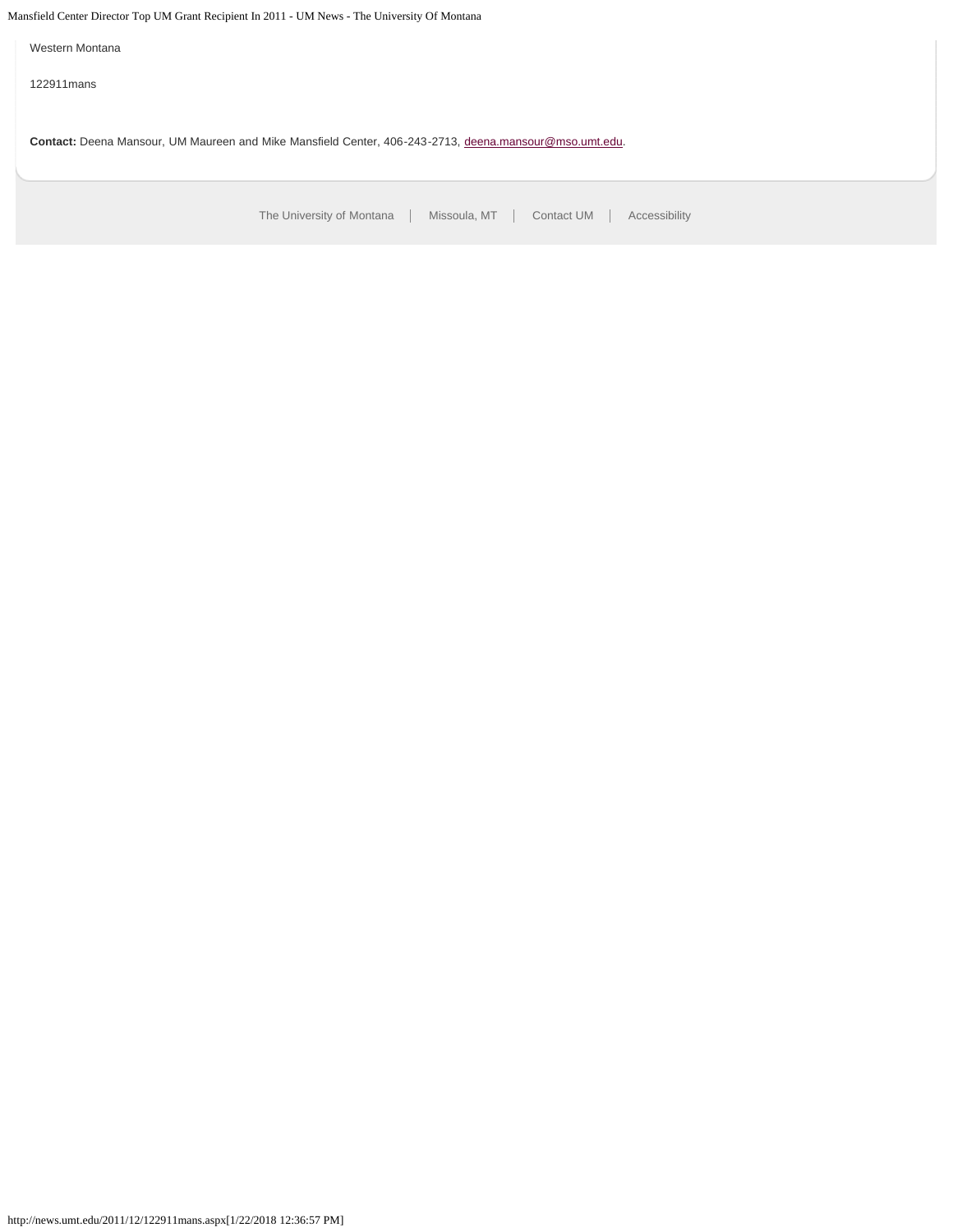<span id="page-30-0"></span>



December 02, 2011

# **MISSOULA –**

The 34-page fall 2011 issue of the Crown of the Continent e-magazine has been released and can be found online at<http://issuu.com/crown-of-the-continent/docs/fall2011>.

Articles in this issue include "The Beauty of a Burned Forest," "Town of the Crown" and "The Lonesome Life: Kishenehn Ranger Station 1910-1940."

The region called the Crown of the Continent encompasses Glacier National Park and spans the Continental Divide from the Elk River headwaters and Crowsnest Pass in Canada to Rogers Pass and the Blackfoot River drainage in Montana.

The University of Montana launched the Crown of the Continent Initiative to provide an educational catalyst for collaboration between UM and Glacier National Park. The initiative continues to grow and now includes many groups, organizations, agencies and institutions beyond the park in Montana, Alberta and British Columbia.

The initiative publishes three color-filled e-magazines each year, providing up-to-date information about issues driving decisions and research in the Crown. The magazines cover everything from the physical and historical geography of the Crown to interesting scientific research on the region's wildlife, climate, rivers, glaciers and more.

To receive other Crown of the Continent Initiative updates, email *umcrown@umontana.edu*. The Crown of the Continent website is at [http://crown.umt.edu](http://crown.umt.edu/). Current and past issues of the e-magazine are available in PDF format on the website under "publications."

For more information, email Rick Graetz or Jerry Fetz, initiative co-directors, at [umcrown@umontana.edu](mailto:umcrown@umontana.edu).

###

JS

Local, dailies, weeklies

120211crwn

Contact: Rick Graetz, UM Crown of the Continent Initiative co-director, 406-439-9277, [rick.graetz@mso.umt.edu](mailto:rick.graetz@mso.umt.edu); Jerry Fetz, UM Crown of the Continent Initiative co-director, 406-546-5711, [fetzga@mso.umt.edu.](mailto:fetzga@mso.umt.edu)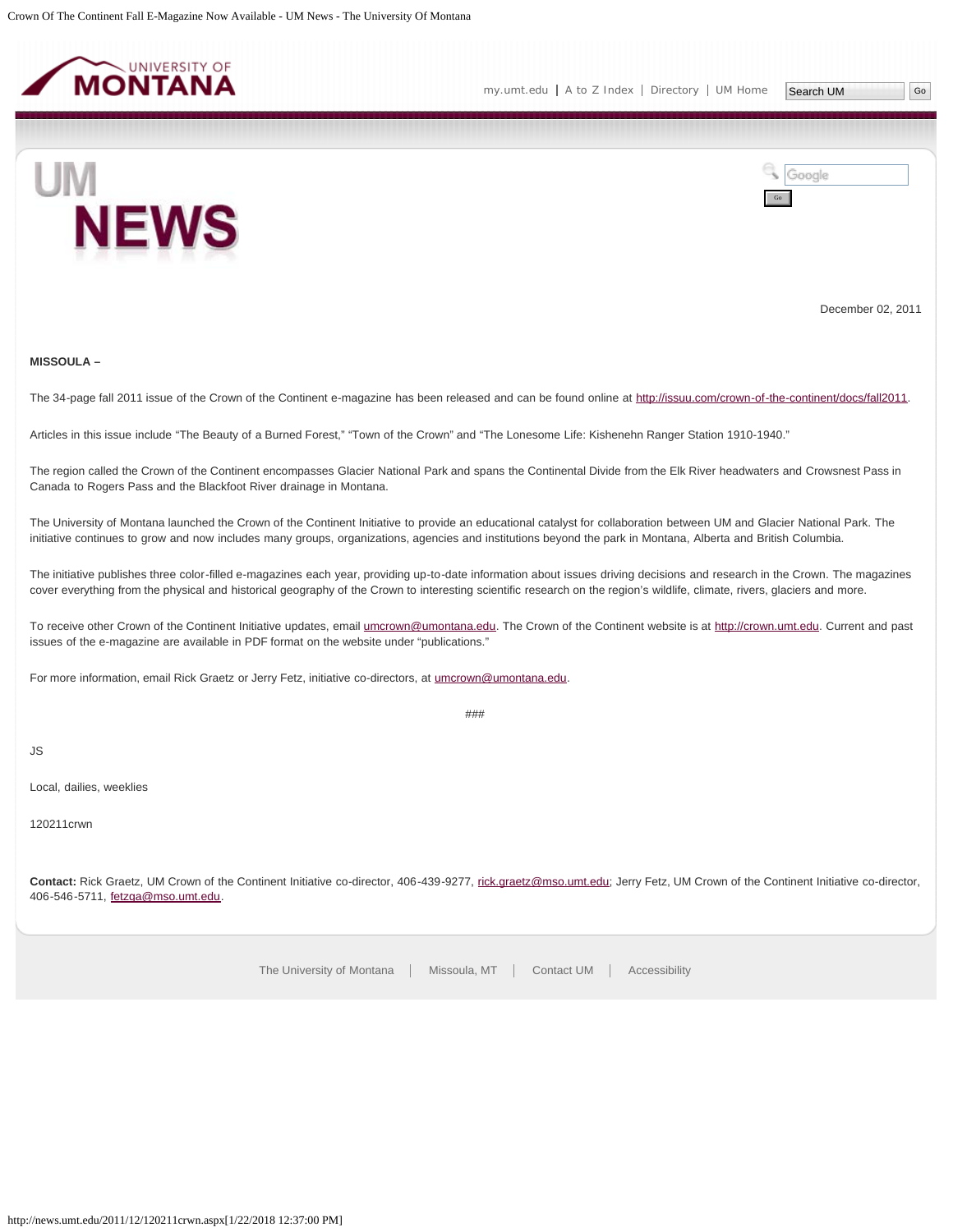<span id="page-31-0"></span>

Google



December 02, 2011

**MISSOULA –**

The Associated Students of The University of Montana Child Care Centers will celebrate the season with a "Winter Sing-Along" at 10:30 a.m. Thursday, Dec. 8, in the University Center Atrium.

The children will arrive in the UC at 10:15 a.m. to participate in winter craft activities, and then gather outside the UC Market for a sing-along and story time. Santa will join the children, and cookies and chocolate milk will be served.

###

The activity in an annual event for the ASUM Child Care Centers and proves to be great fun for all. The public is invited to stop by and hear the children sing.

JS

Campus

120211sing

**Contact:** Marcie Ronck, ASUM program manager, 406-243-2542, [marcie.ronck@umontana.edu](mailto:marcie.ronck@umontana.edu).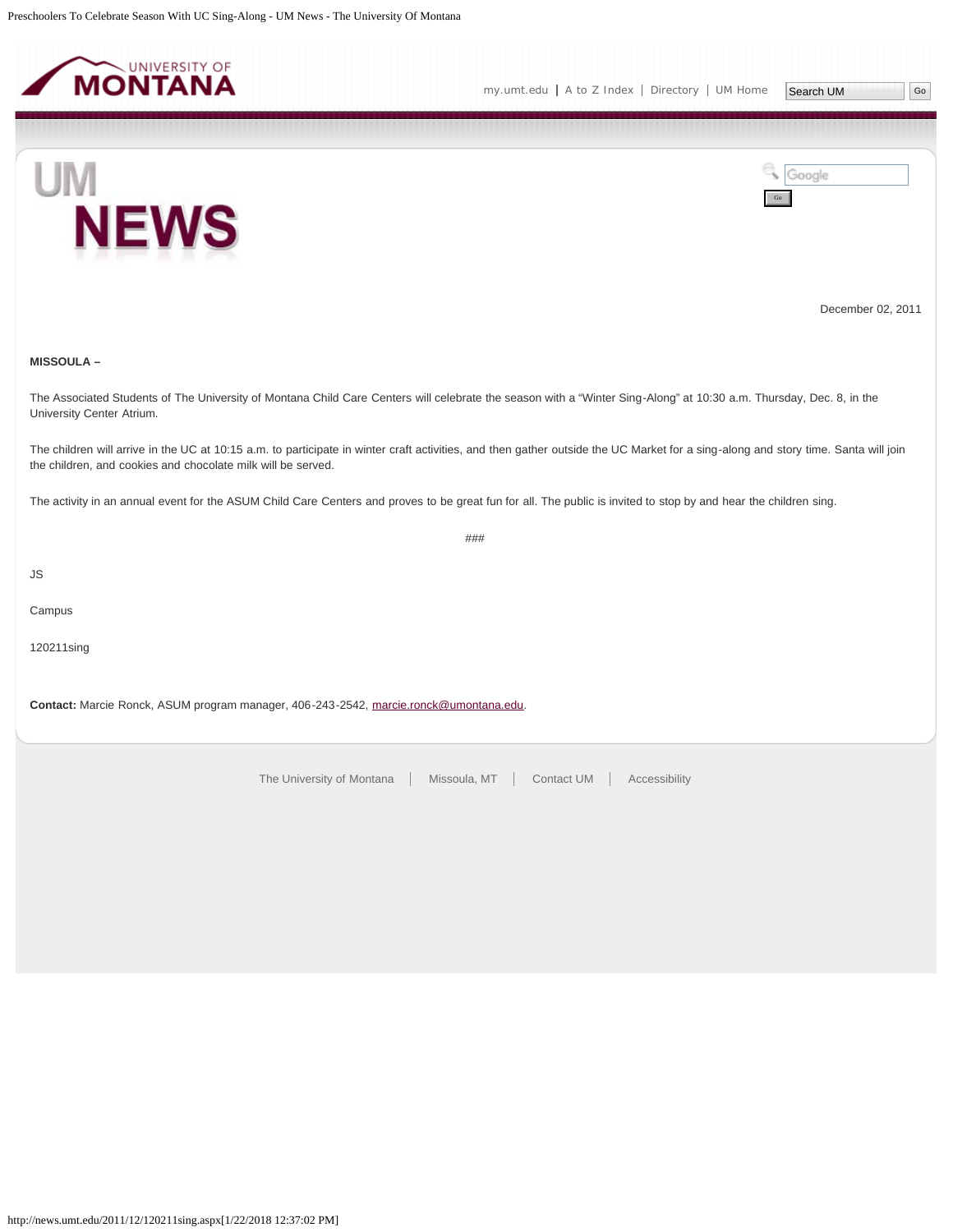<span id="page-32-0"></span>



December 02, 2011

#### **MISSOULA –**

President Royce C. Engstrom announced two important decisions about the future of The University of Montana on Friday, Dec. 2, during a campus news conference.

First, he said UM's effort to build a biomass heating system is suspended indefinitely. In addition, he said the proposed College of Technology building will still be built on the UM Golf Course once funding is secured from the Legislature.

Engstrom said several considerations led him to suspend the biomass effort. He noted that natural gas prices have dropped considerably in the past year and that a reliable source of affordable biomass fuel had not been identified.

"While reducing (campus) carbon emissions is the right thing to do, I cannot commit the University to doing so under conditions of financial loss," he said.

He said emissions from the proposed plant were projected to be well within legal limits, but certain emissions - notably particulate matter - may increase over natural gas. He said the facts don't support a significant impact on Missoula's air quality, but he acknowledged the worries of some that a substantial improvement in carbon emissions might come at an unacceptable cost to local air quality.

Finally, he said the biomass debate had deteriorated to the point where civic and respectful dialogue had become difficult, and he apologized on behalf of Robert Duringer, UM vice president for administration and finance, for inappropriately characterizing individuals who had been vocal in opposition to the biomass proposal.

In regards to the golf course, Engstrom reaffirmed UM's goal to build the new COT building on the course once funding is secured. This dovetails with the goals of the South Campus Master Plan approved by the Board of Regents in 2007.

"The new COT will be the first building on the South Campus," Engstrom said. "The next century will demand that we build not only a new COT building, but new classrooms, laboratories, studios and residence halls."

He said the construction and placement of the COT alone would not require closing the golf course. He invited the local golf community to help reroute some holes so that the proposed COT and golf course could coexist.

"To be clear," Engstrom said, "the next building after the COT will almost certainly require that the golf course close. The next building is likely years down the road, as the planning and approval process for any major building takes considerable time. That provides us years to transition."

Engstrom stressed the new COT building is key to fully integrating that college with the larger UM campus.

###

CBS

Western Montana, dailies

120211pres

**Contact:** Jim Foley, UM vice president, 406-243-2311, [james.foley@umontana.edu](mailto:james.foley@umontana.edu).